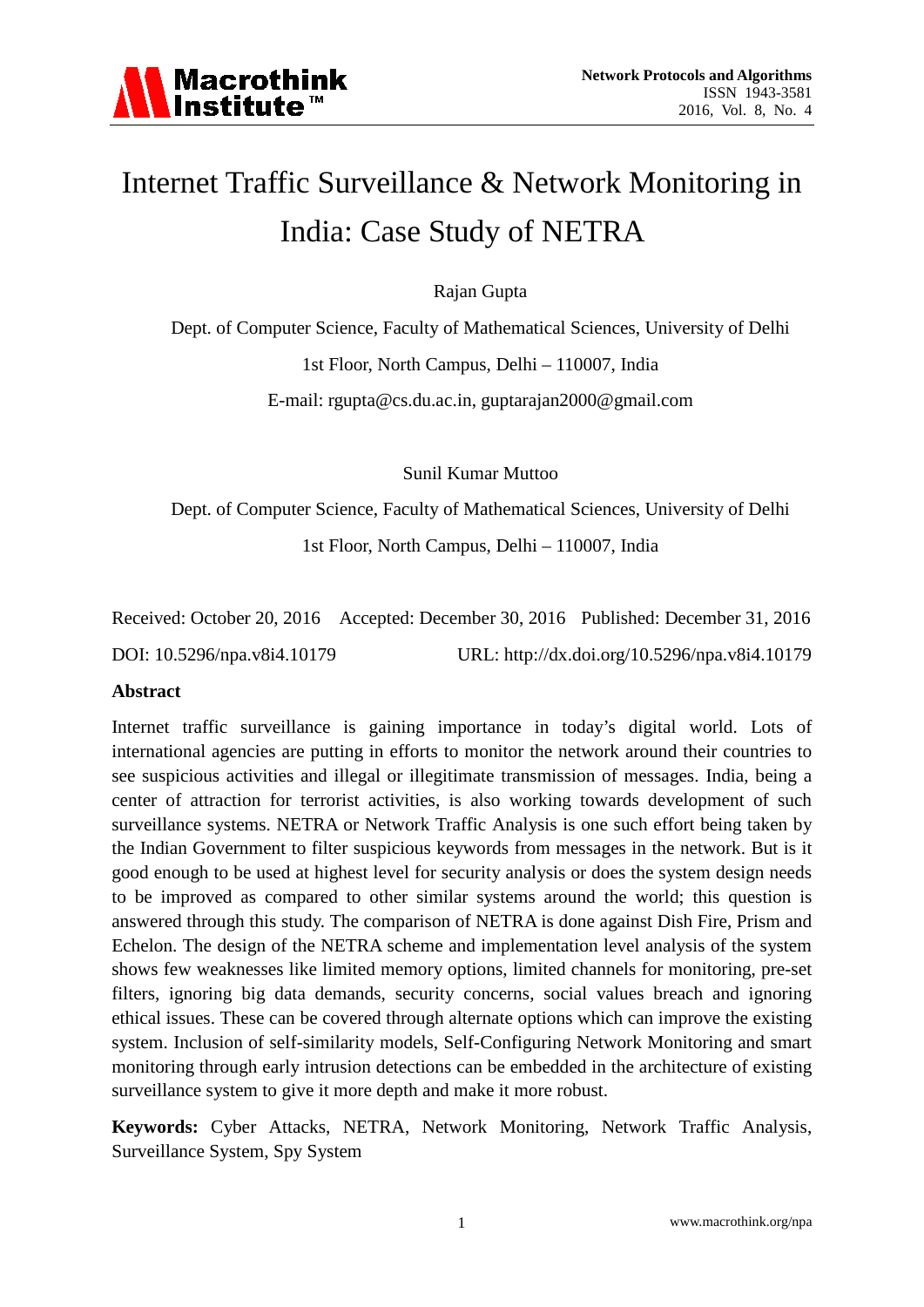

#### **1. Introduction**

The extensive usage and penetration of technology, specifically internet, is one of the most crucial and pivotal factors that have possibly led to an increase in the criminal activities. Terrorist activities have also started to gain wide range and spectrum of supporters due to the easy availability and access of internet and differed platforms of social media. Terrorist groups have been reported to use internet for a wide range of activities such as recruitment, funding, training and instigation for committing heinous acts of violence and destruction, and the gathering and dissemination of information for terrorist purposes [1].

The terrorist propaganda deals with various text and multimedia communications that are aimed at delivering theories and ideologies to promote along with the real world practical instructions on how to carry out plans, explanations and/or promotion of terrorist activities. Internet is the easiest and the most widespread means in which, such theoretical and practical messages can be transmitted to a large audience and community within a quick succession of time. This further strengthens the fact that a proper surveillance is essential and mandatory in order to be in a position to combat such terrorist acts. Lots of traffic monitoring and surveillance applications have been started due to this.

Globally, the trend of attacking the critical information infrastructure which by the terrorist groups has emerged which includes the use of launching complex software codes and viruses into the systems along with a Distributed Denial of Services which are being used to paralyze the computer systems of the countries. These attacks are such that can be launched from any place in the world using a botnet network system, an evidence f of which was presented in the form of the 2007 Estonian network attack which is considered the largest DDOS attack yet. With over 33 nations working for creating cyber warfare systems, along with the alleged ISIS threat of an prospective cyber-attack against the US government. This is a major cause of concern for the governments worldwide [2].

The Jihadist group of terrorists has fast adapted themselves to use the social media and the internet as their tools for making an impact over the world leaders in power and the regular civilians. Although the proportion of such anti national groups is far much less than the entire user base of the social media networks, the ISIS (or ISIL) leads the other terrorist groups in their connection with the social media. The current activities of the ISIS depict a keen knowledge of the functioning and the social media system which is revealed through their recent social media which are strategically designed to be deceptive and misleading. Until the fall of 2014, the social media networks like twitter adopted a relatively tolerant approach toward the permissible content on the social media, which changed after the ISIS circulated video evidence of the beheading of an American Journalist James Foley on the social media. As per the estimates made by the Brooking about the twitter activities of the ISIS terrorist group, over 45000 twitter accounts were being operated by the ISIS followers at the end of 2014 [3].

In the Indian context, the 2016 ORF report on the Indian National Security Architecture identified that the year 2015 witnessed cyber-attacks on 72 per cent of the Indian firms with attempts made for corporate espionage [4]. India was the topmost targeted nation by the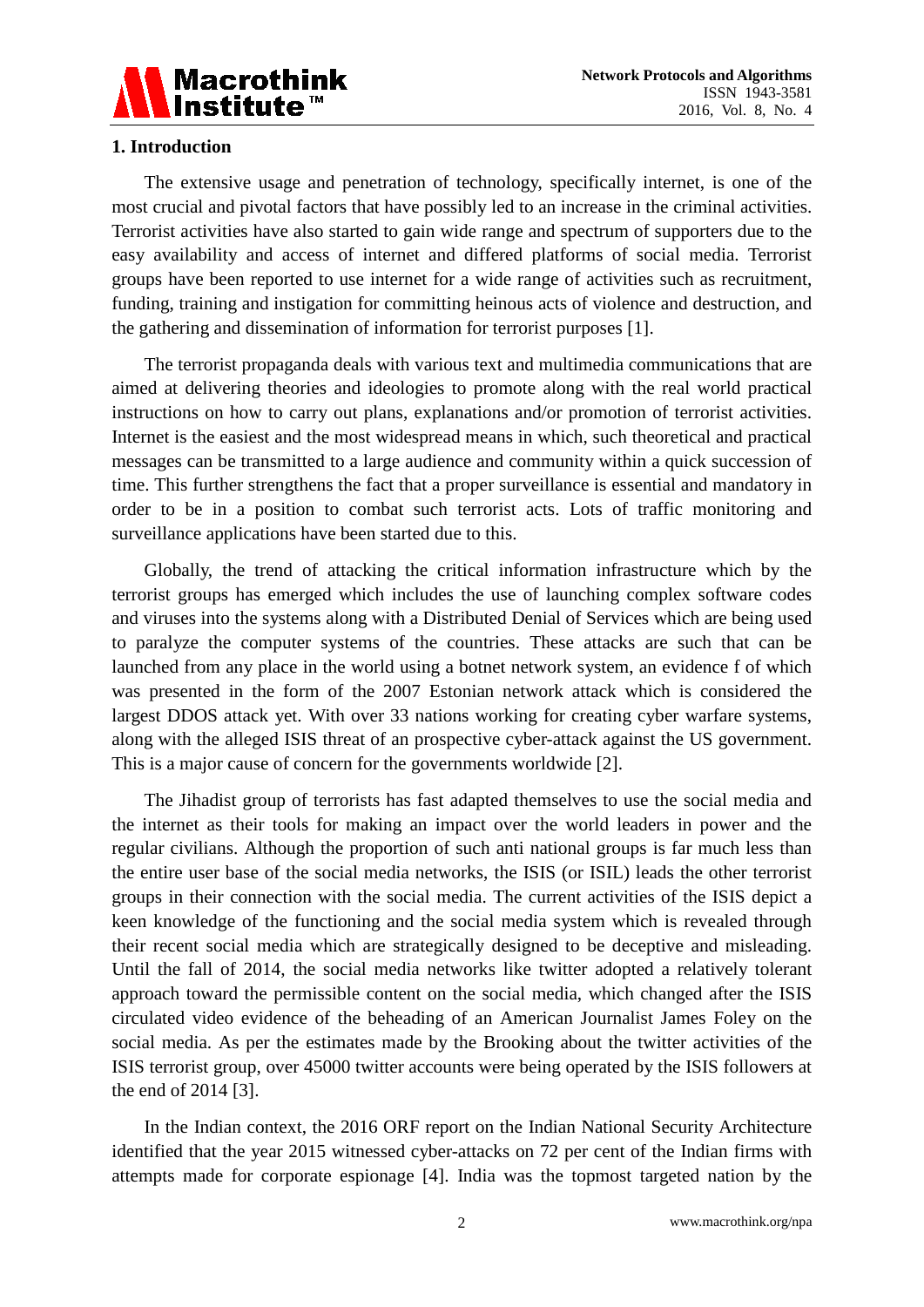

cyber-criminal through the 7 social media in the year 2014. The Computer Emergency Response Team (CERT) on 8th January 2015 reported as many as 8311 incidences of security breaches which increased from the previous recoded figure of 5987 in November, 2014, while the reported incidences of disfiguring of the websites increased from 1256 to 2224 in the same period. The CERT in 2015 ranked India as the third most vulnerable nation in Asia susceptible to the most of the continents ransom-ware cyber-attacks. A figure replicated in the Kaspersky Security firm's 2016's third quarterly report which reveals that India faces one third of the ransom-ware incidents in APAC region [5].



Figure 1.Natural Log of Number of Activities conducted by CERT-IN in past few years (Data Source: http://www.cert-in.org.in/)

Fig. 1 shows the security attacks being encountered through the network monitoring on quarterly basis by CERT-IN (Indian Government Web Monitoring Team). Malicious websites and malicious codes are the most encountered anomalies within the internet traffic surveillance in India in past few years. Fig. 2 shows the activities undertaken by CERT-IN in the past few years. Bot infected systems were tracked highest number of times in last few years followed by handling of security incidents. All these activities undertaken by CERT-IN can be supported by a good surveillance system.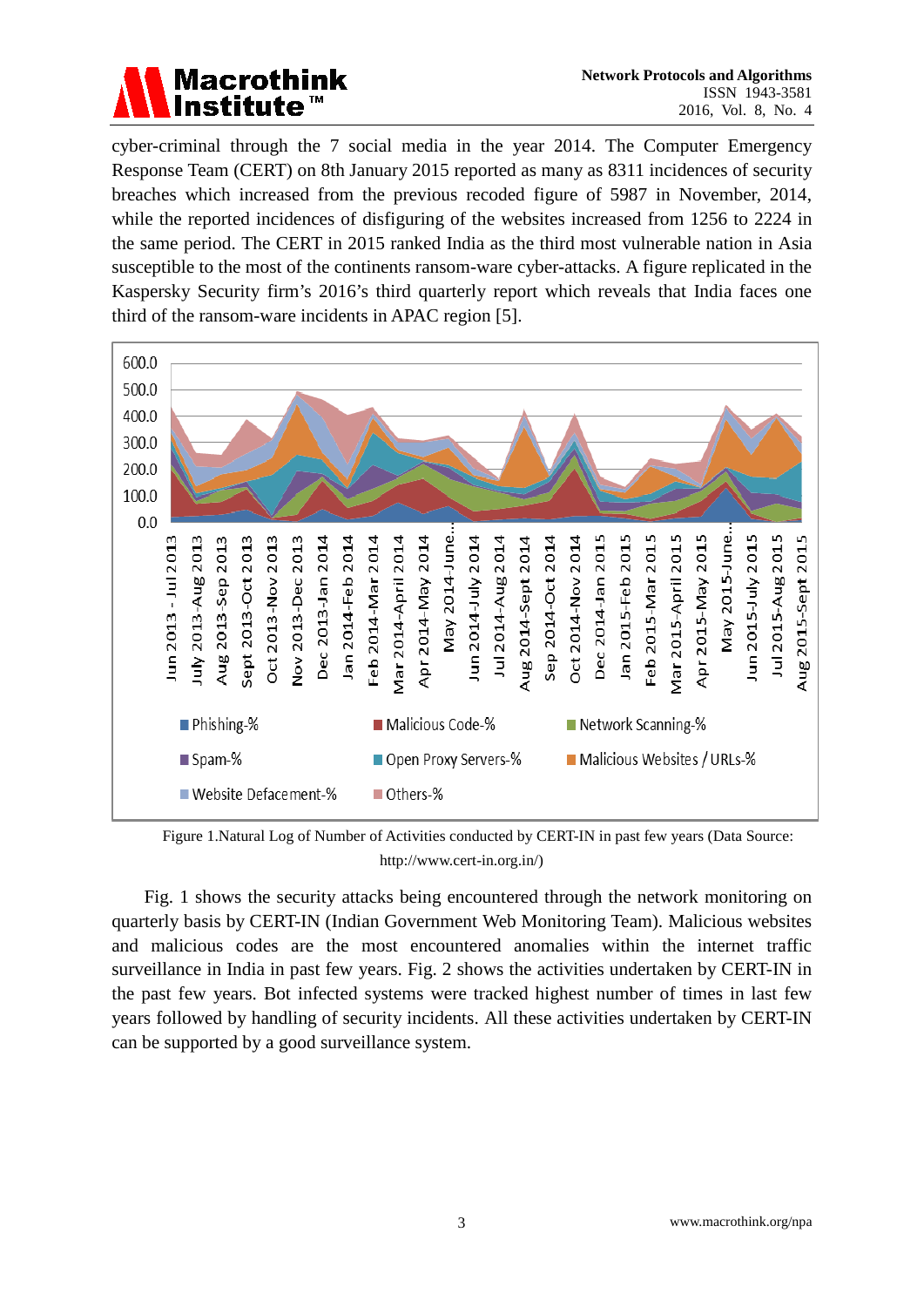



Figure 2. Natural Log of Number of Activities conducted by CERT-IN in past few years (Data Source: http://www.cert-in.org.in/)

There are large numbers of different data sets which are currently maintained by the world net data warehouse. One of them is router configuration which includes information related to security, access list, topology, and the likes. A 'triple A' system covering authentication along with authorization and accounting systems makes up as the components of the registration records. Similarly, the data under call record comprises of summary related to customer's dial-up session on per-session basis. Email server logs' include SMTP and POP3 transaction summaries. Router statistics is obtained by SNMP polling. It includes link/router utilization, access and gateway routers [6].

Apart from them, numerous packet scopes exist for IP packet headers' collection and they are designed for high performance systems. They act as passive link access in which the modification of the device driver was done for all the 'read' commands but not 'write' commands for the network interface which was under monitoring. This monitoring can be T3 which was, for a case, terminated at router modeled 7505 by Cisco and is designed for the forwarding of the packets towards monitor for the capture. Now, these captured packets are utilized for the collection of header which contains vital information. Similarly, data apart from textual form like multimedia data is monitored by passing the traffic through various protocols like RTSP, SIP and other protocols related to session-control for set-up and packet filters tear down for capturing multimedia sessions [6].

NETRA (Network TRaffic Analysis) is a networked software system developed by Centre for Artificial Intelligence and Robotics (CAIR), a departmental laboratory under Defense Research and Development Organization (DRDO) in response to the ever increasing terrorist and criminal threats received via the internet and other means of data communication [7]. NETRA, a Hindi word meaning "Eyes" is the Government of India's Internet Monitoring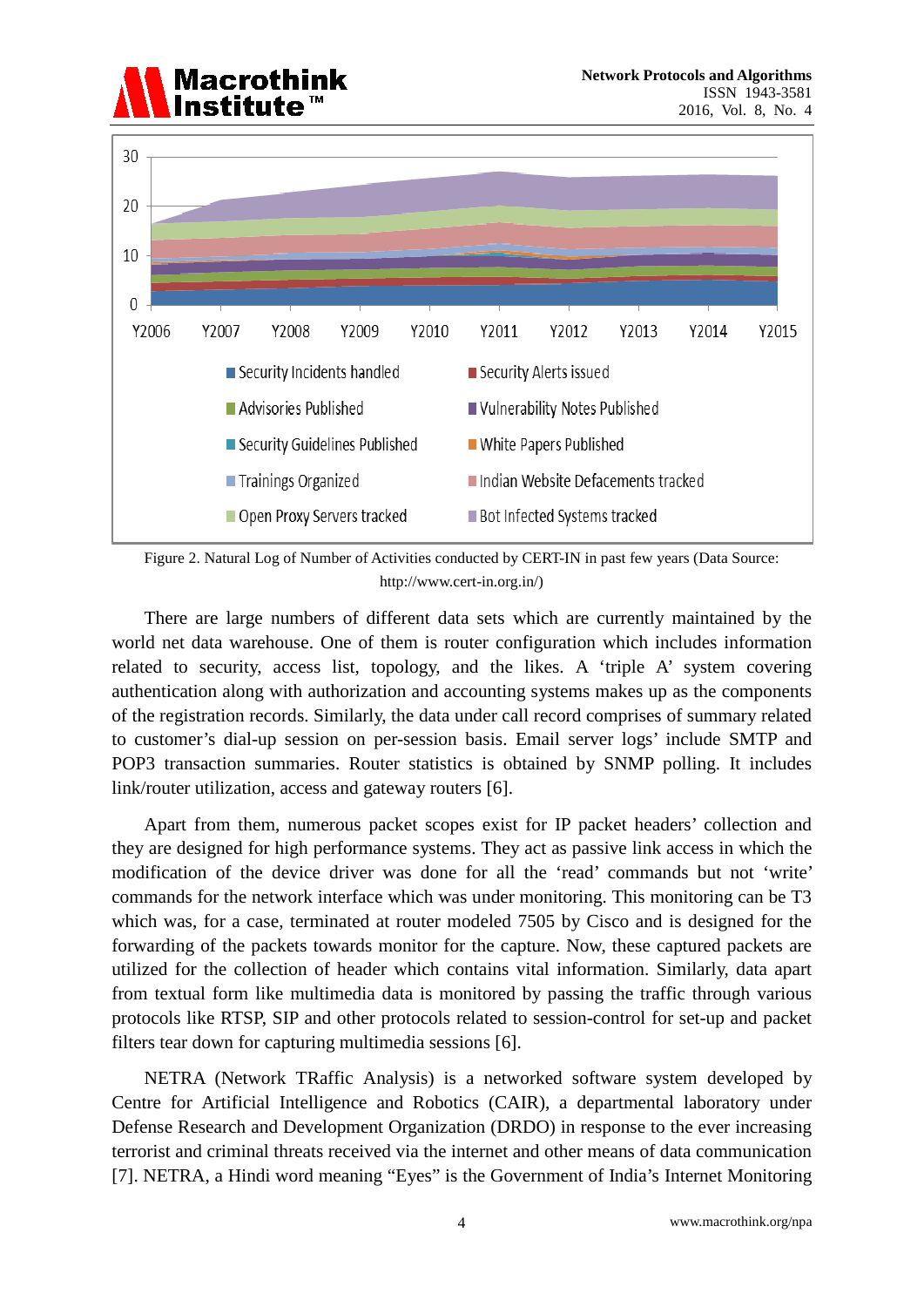

System and is designed to detect, analyze and intercept the internet traffic using pre-defined filters (basic system shown in Fig. 3). The conceptualization of NETRA is a result of the Indian Security Agencies' need to design and implement a software system that could monitor & simultaneously report the usage and flow of Internet Traffic and associated activities on real time basis.



**Filtered Information** Figure 3. The NETRA System's basic working process

This paper analyzes the architecture and scheme of NETRA and discusses various issues related to it. Based on the concerned areas, recommendations are made for the betterment of the whole system. This study is a conceptual study towards development of a new surveillance and monitoring system at smaller scale to evaluate only a particular type of social media platform for any suspicious terror activity or hate message promotion through usage of various keywords. It will be helpful for the Government to monitor the Social Media Traffic and which will have the capability to be extended up to the level of Mobile Surveillance system for various communication applications. The aim of this paper is to review an existing system which has been designed in Indian conditions for monitoring and surveillance, so that the shortcomings can be utilized for existing system's improvement and new system's features selection.

The paper has been divided into six sections. First section introduced the need and background of networking monitoring and analysis. Second system will describe the existing system i.e. NETRA's features and its historical development. The third section will elaborate the issues and challenges faced by NETRA in its current form with implemented features based on existing theories and concepts. Fourth section will introduce the features of other renowned monitoring and surveillance systems like Prism, Dish Fire and Echelon from different countries and will highlight the similarities and differences with NETRA system. Based on challenges and issues along with other existing systems, recommendations will be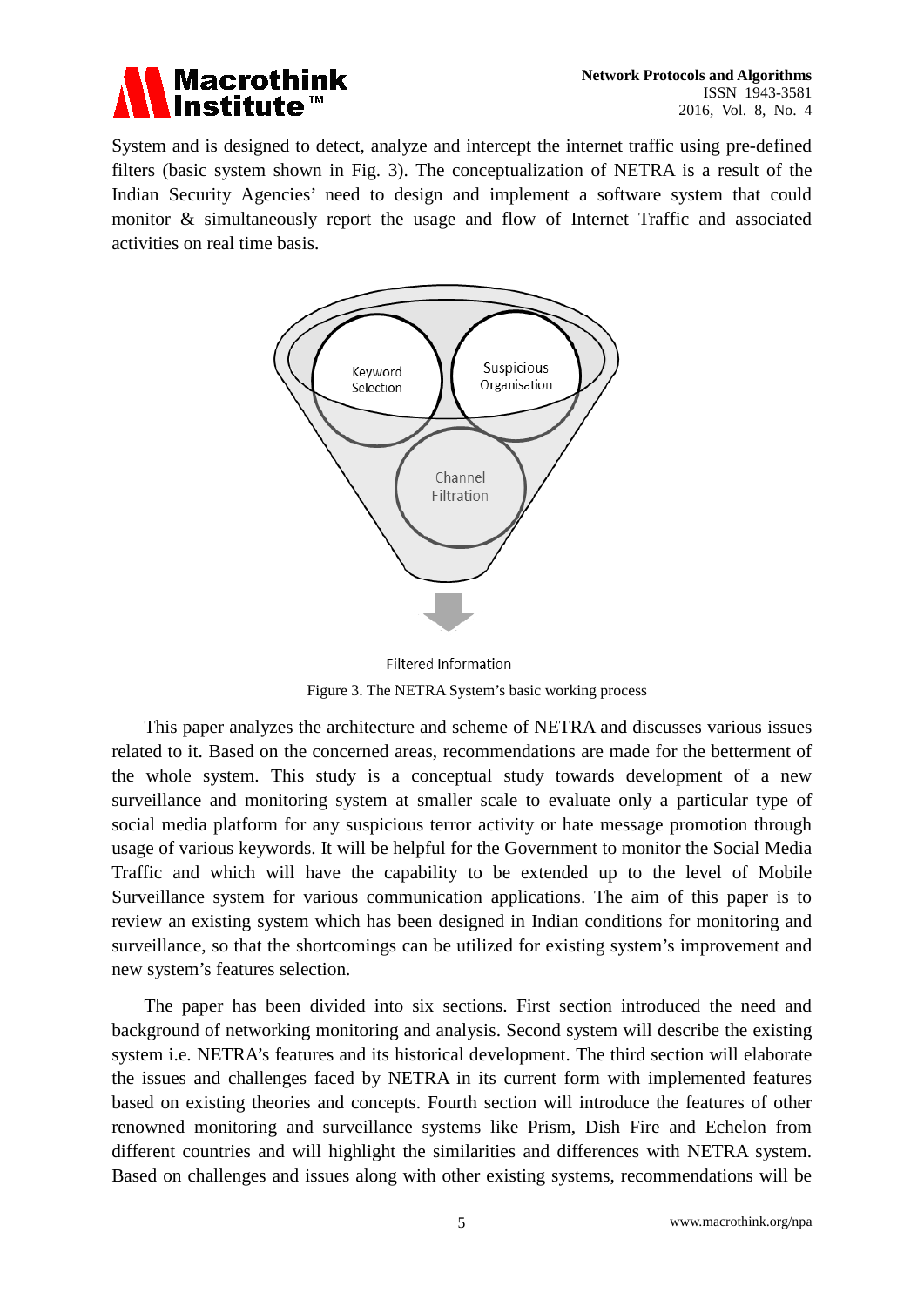

made in the fifth section. Finally sixth section will conclude the current study with future scope of work being mentioned at the end.

#### **2. Literature Review**

There have been different security concepts studied by various researchers in past, however this section reviews studies majorly from areas like Internet Traffic Surveillance, Network Monitoring, Intelligent Spy Systems and Central Monitoring System. In 2005, Zander et al [8] proposed the usage of Machine Learning techniques for traffic monitoring as it was considered to be dynamic classification of anomalies in the network. The flow statistics were used for the unsupervised learning like the size of packets, duration of the packet transfer and related stuff. The authors argued that network monitoring cannot be based only on the packet header for anomaly detection but should also be based on other characteristics like their flow and other network features. So, India spy system using other characteristics like body text through words can be a good combination. Prior to machine learning, Zander et al [9] presented only statistical analysis on the flow of the data through network in collaboration with Cisco Systems.

Before the work was carried out on the packet fields other than header of the data, Boyed et al [10] presented the analysis of surveillance on the video traffic in the network. They presented their analysis based on the Network Tomography which is useful in finding out the source-destination network traffic with the help of the link statistics. The authors worked majorly on the movement of the object from one region to the other. This work may not be an immediate value addition to the keywords tracking by the Indian Network Monitoring System but will definitely provide the robust technique for video surveillances. But such videos and internet calls (non-text based data transmission) will require more surveillance in the upcoming data monitoring schemes within the Indian tracking system. Wang et al [11] described in their technique that digital watermarking could be a potential solution for the VoIP calls so that anonymity can be tracked and suspects can be monitored regularly for their conversations.

Network monitoring has been studied through different channels in past by various researchers. Gavalas et al [12] used the role of mobile agents for monitoring the network. Filtering was applied for the data packets using mobile agents and an improvement over the overheads of the traffic was observed. Anagnostakis et al [13] started with the packet level network monitoring which was programmable in nature. The logic was developed on the fact that majority of the routers have an in-built monitoring capability with the likes of SNMP, NetFlow, and RMON. The authors developed various functionalities within their system like IP Traceback, detection of worms, network traffic analysis, and charging based on ECN. Specifically in the traffic analysis, the packet train was identified which was based on similarity of adjacent packets. No specific packet text was analyzed. Liotta et al [14] discovered role of mobile agents for active Network Monitoring within a distributed system. Agents work as the network monitors not confined to a particular node which helps them in sensing better location and are useful in even optimizing them. Chen et al [15] worked on the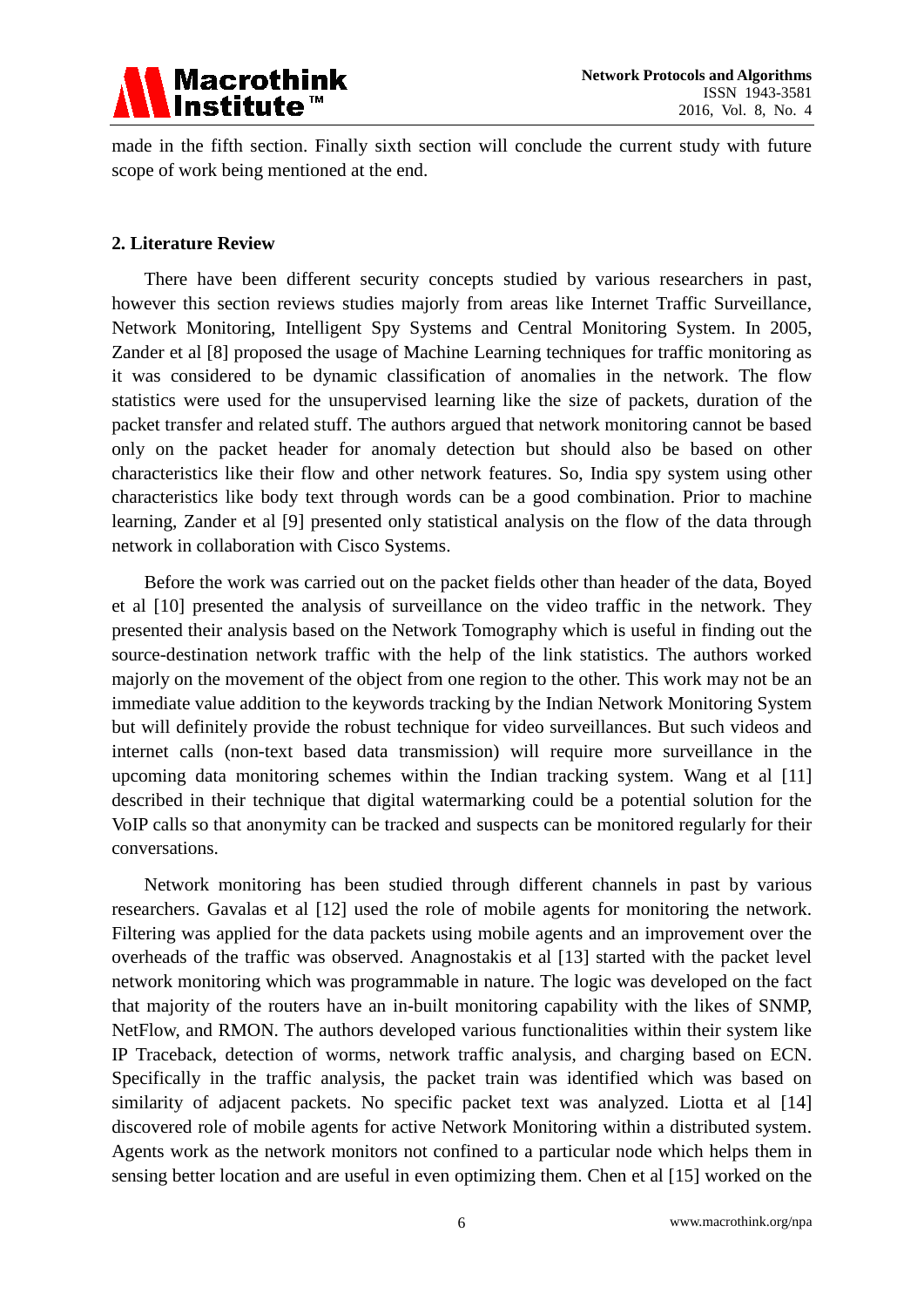

overlay network monitoring through algebraic approach. Their scheme was useful in the case of scalability of the nodes, achievement of efficiency even when the topology of the network changed, and error handling within the various topologies. Ho et al [16] used Network Coding for the monitoring of the network in a multicasting mode. The information stored in network was used for detection of loss and errors in the network. Leners et al [17] presented a FALCON framework for network monitoring in which the error or malicious activities were tracked for the network in a distributed system. However, the end points and their data packets were not the prime focus. Logics of the proposed system were implemented on various machines and the overall system's reports were integrated.

There have been various tools also prepared in the past for network monitoring like MOTE VIEW [18] and NG-MON [19] which are useful for network monitoring activities. However, there have been very less studies presented on the Surveillance systems in India and specifically with the characteristics of a Spy Systems. Therefore, this study would be useful in analyzing the current monitoring/surveillance or spy system in India i.e. NETRA and make comparison against other prominent such systems used worldwide in the past. Moreover, the technical research studies in the past will be helpful in suggesting architectural changes in the system so that it becomes more robust and effective in handling various types of intrusions through keywords mapping and network characteristics.

#### **3. About NETRA System**

#### *3.1 Historical Development*

As a part of the Government of India's efforts to develop an internet monitoring system, two different agencies, CAIR by DRDO and NTRO were given the responsibility of developing technical systems that would concentrate on scanning through internet data and detecting suspicious words. A private organization – Paladion, took the responsibility of designing the system by helping NTRO, whereas CAIR formed an internal team of 40 members to work on development of NETRA system. Vishwarupal, NTRO's monitoring and surveillance system, faced several problems such as the involvement of some external private company in issues concerning security, and NTRO's ability and competence in operating such a system independently without the help of Paladion. Along with these, other platforms were launched by the Government like the NATGRID which was set up by the Government of India for the monitoring of the terrorist operations through developing a structure for enhancing India's counter terror capabilities [20].

Additionally, the testing of the Vishwarupal by Research and Analysis Wing (RAW) did not end satisfactorily, citing the reason that the system crashed on a frequent basis. On the other hand, NETRA system was designed and operated by a group of Government appointed scientists and no part of its operation involved any external or private agencies leading to security insurance. The testing of NETRA was done by Intelligence Bureau (IB), which was pleased with NETRA's performance and CAIR's continuous investment in its Research & Development wing to cater to changing technologies. Hence, NETRA got preference over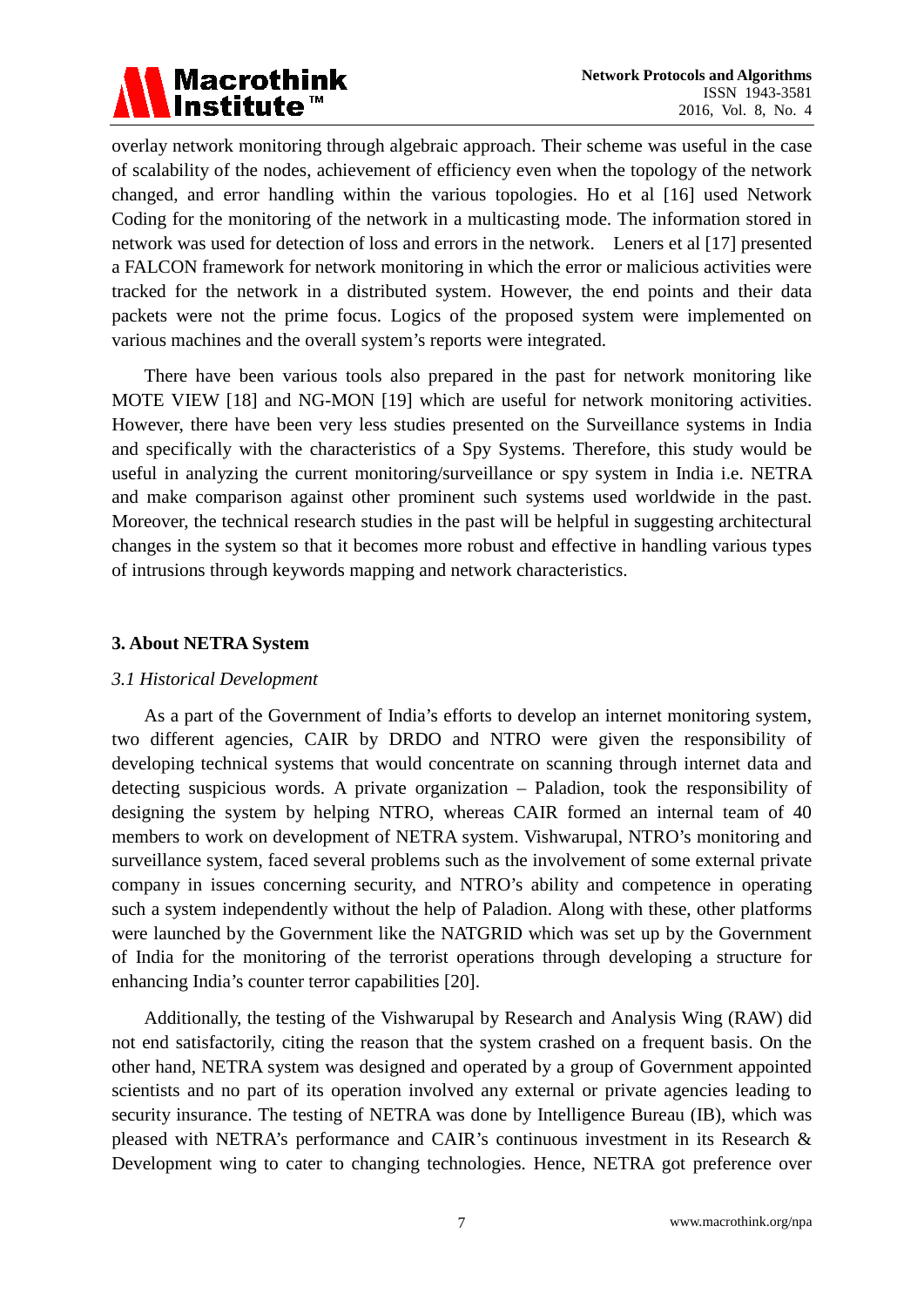

Vishwarupal as the Government of India's official Internet Monitoring System.

#### 3.2 *Features and Implementation areas*

In present context, traffic analysis can analyze the data flow through internet even when the messages being transmitted are encrypted in a manner that is difficult to decrypt. NETRA is modeled to process and filter out the content that is being generated by the "Netizens" (Internet Citizens) these days. It is aimed at encountering and detecting catch words (as shown in Fig. 4) such as 'attack', 'bomb', 'blast', 'kill', 'jehad', 'murder', 'terrorist' among other similar words [21].



Figure 4. Keywords for surveillance by NETRA

NETRA is designed to report any such word usage and their related IPs to the associated authorities and agencies which can take appropriate actions on immediate basis. The system is aimed at monitoring mainly terrorist activities and is designed to be implemented in three major work zones that include the major Security agencies of the nation, the Cabinet Secretariat, RAW, and IB. The latter two are country's external and internal intelligence agencies, respectively. An allocation of 300 GB of memory space has been done to the above mentioned three security agencies for storing the internet traffic that they intercept for analysis. Another 100 GB has been assigned for the same purpose to the remaining law enforcement agencies.

#### 3.3 *Channels and Target Audience*

The NETRA system majorly aims at observing the internet activities and trends of suspicious and doubtful people, businesses and organizations that have a history or an inclination to carry out heinous and opprobrious acts. The channels (as shown in Fig. 5) that will be affected by the implementation of the NETRA system include tweets on suspected Twitter accounts, status updates from Facebook, e-Mails, Instant Messaging Services,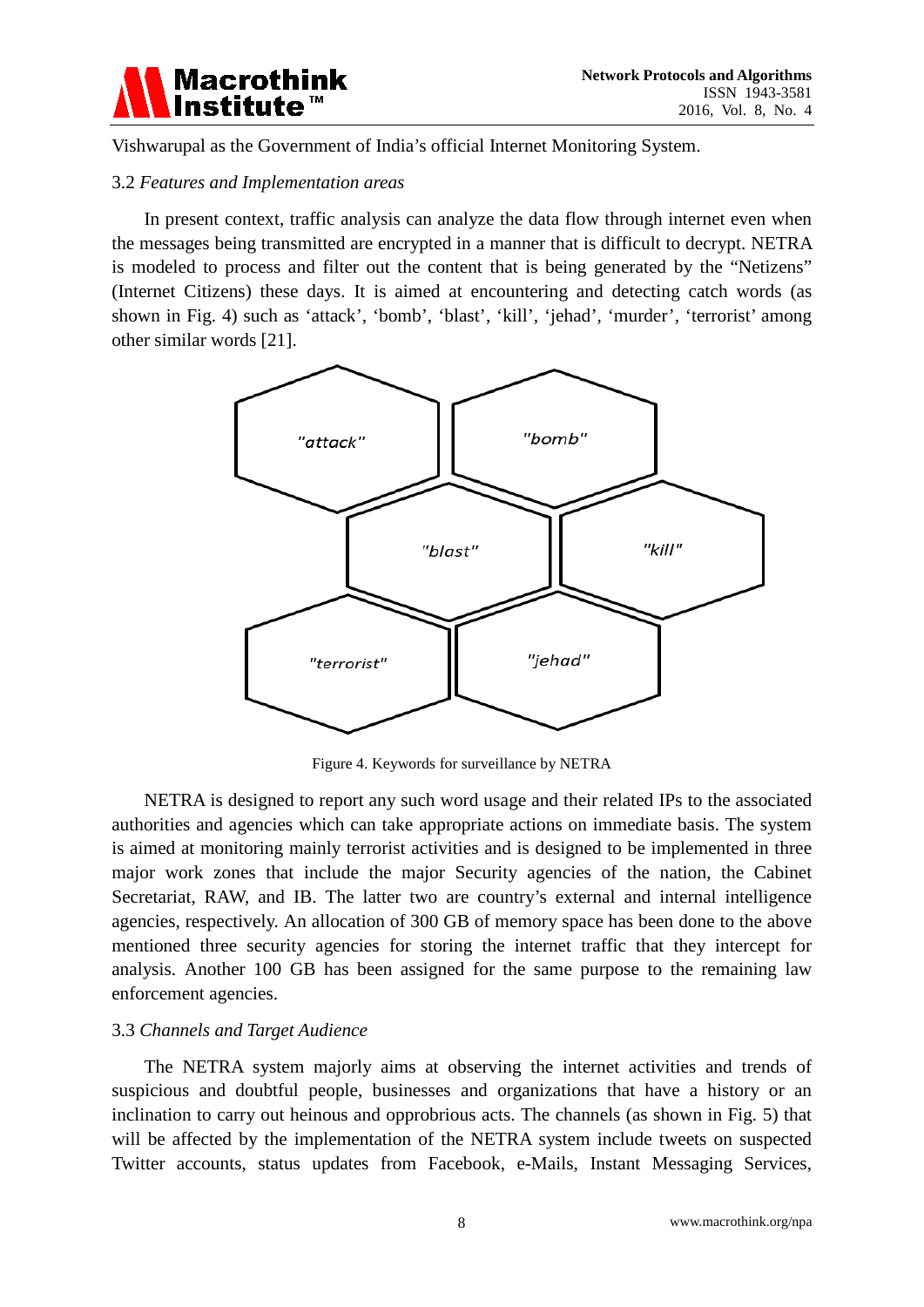

Internet Calls, Blackberry Services, Blogs, Forums, along with intercepting suspicious voice traffic from Google Talk Services and Skype Messenger with their relevant IP addresses.



Figure 5. Channels for various target audience by NETRA system

#### *3.4 Current status & Implementation*

The working team for NETRA includes DRDO Scientists along with a team of 40 members, including scientists from Indian Institute of Science who are working on the NETRA program since 2010. The system has been tested at small scale by various security agencies and is now in its finishing touches stage. The NETRA was deemed to be launched in 2014 for which the status remains unclear from various officials even in 2015.

The government of India's inter-ministerial group constituting officials and members of Cabinet Secretariat, Home Affairs Ministry, and various intelligence agencies like IB, RAW along with development team from DRDO, CAIR and CERT have already worked on the deployment strategy for NETRA and are in planning mode for the expansion of the system to incorporate measures and techniques in reply to "computer security incidents, track system vulnerabilities and to promote efficient IT security practices throughout the nation" [22].

In addition, the Government of India has incorporated various state and regional agencies for the monitoring of region specific threats to the national security while channelizing the coordinated efforts of the sub intelligence bodies for the analysis of the data. As an instance, the Delhi Police has established a Centre for Analyzing Social Media for monitoring the digital content being posted on the various social media platforms with the purpose of gathering the general trends on the social media platforms and filtering out probable risks to the social harmony. Though the centre runs its independent dedicated server, the centre also contributes to the integrated national system of digital media monitoring [20].

There is also a growing demand for installation of additional NETRA systems in law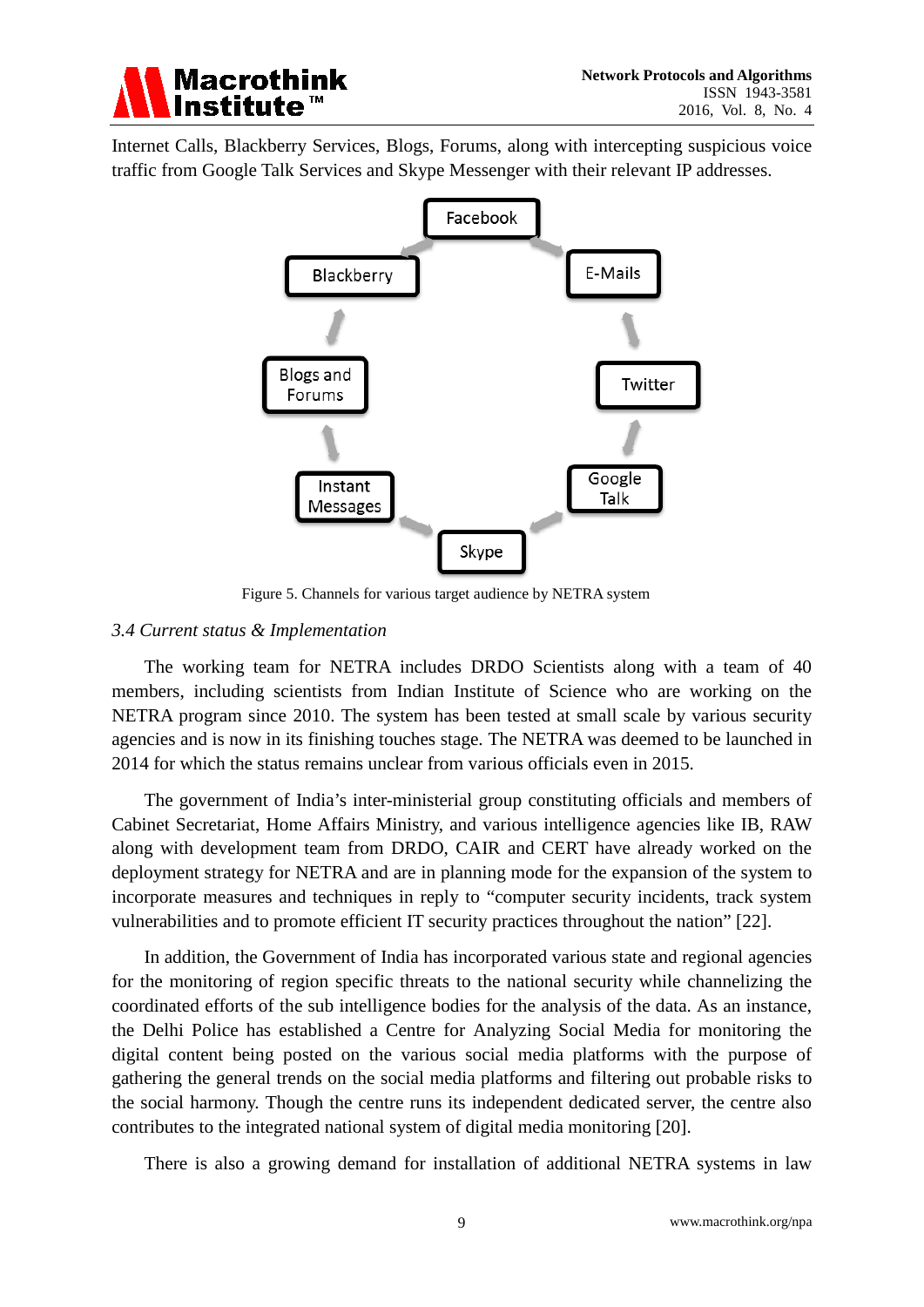

enforcement agencies due to the fact that the existing NETRA system that is being used by RAW is found to be ineffective and inconsistent with the demands of the Law Enforcement agencies as it mainly focuses on intercepting global messages specially from neighboring countries to look out for potential terrorist activities and attacks. The NETRA system installed with the RAW analyses large data consisting of international posts crossing through the Indian networks and additionally relies on the matching keywords that are more often than not of no use to the Law Enforcement agencies that are looking out for criminal offenders rather than terrorists.

Whereas RAW focuses on intercepting and scanning messages passing through mails, forums, social networks and blogs, the Law Enforcement agencies are more concentrated on the data transfer, voice traffic and message transmission through Skype, Google Talk, Twitter and Facebook. It has, therefore, been recommended by the Ministry of Home Affairs that the existing NETRA facility with RAW must not be used by the Law Enforcement agencies. Instead, another NETRA unit designed by CAIR will be installed for the exclusive use by Law Enforcement agencies.

#### **4. Challenges & Issues faced by NETRA**

NETRA, though an advanced national level security measure, is doomed not to be a 100% success as per the analysis because of the large number of challenges that it needs to face. NETRA, at the moment is prone to a partial success only due to the multiple issues that hinder its expected success as shown in Fig. 6. They are discussed below.



Figure 6. Challenges and Issues for the existing NETRA system

#### *4.1 Inefficiency due to use of pre-set filters*

NETRA as a system operates by using pre-defined filters that match keywords like 'attack' , 'bomb' , 'blast', 'terrorist' and 'jehad' among others [7]. But this could lead to an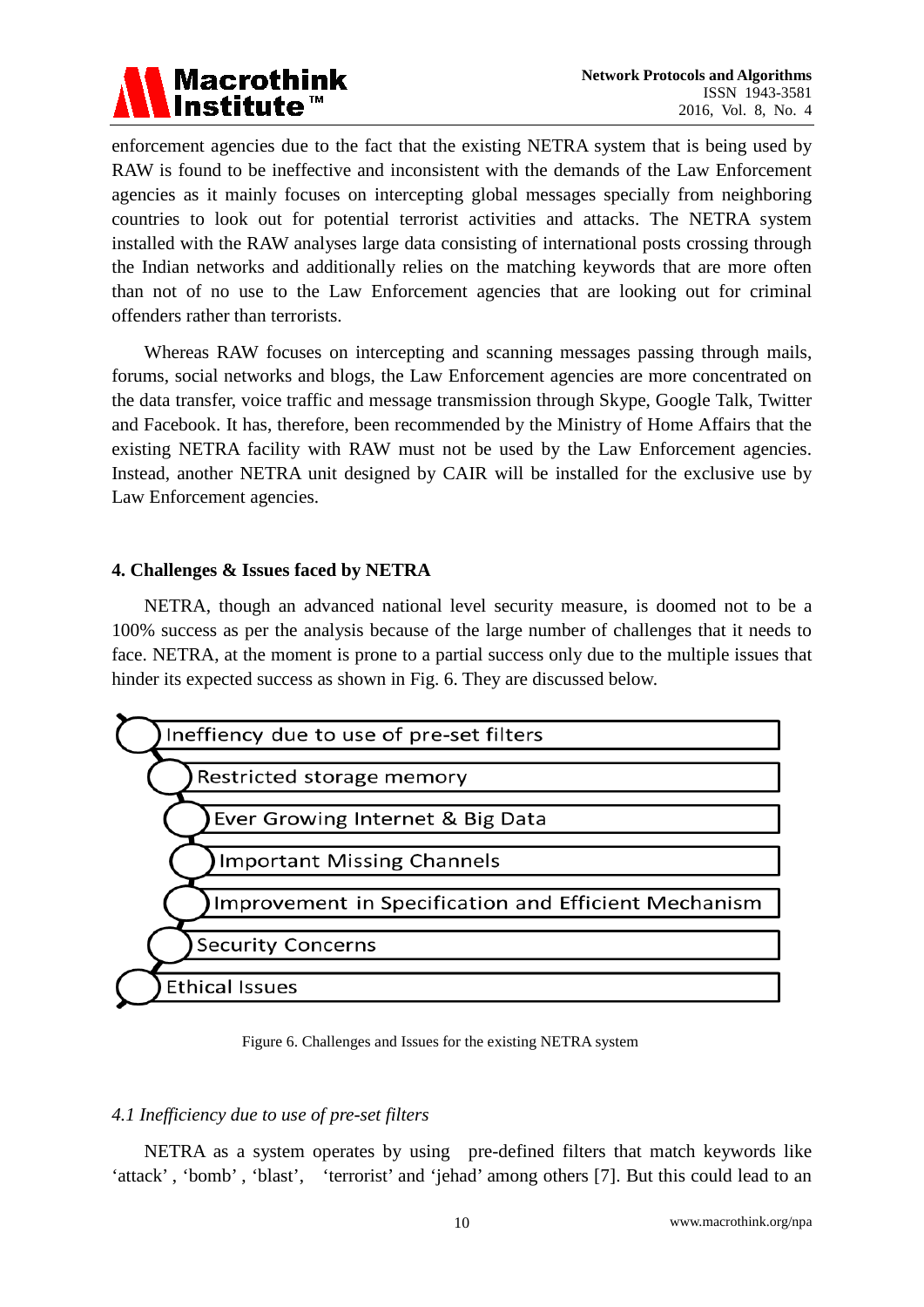

inefficient system as the conversation or data that is being intercepted may end up having negligible relevance to national security. It will be difficult to draw conclusion about the intent behind using such words as only frequency count can't be a suitable method for this purpose. The system should be more adaptable towards words analysis.

#### *4.2 Restricted memory for storage*

The specifications of the NETRA system reveal that three national security agencies, the Cabinet Secretariat, Intelligence Bureau and the Research & Analysis Wing will be given only limited combined storage space of 300 GB with law enforcement agency getting an additional 100 GB. Statistics reveal that in India, there are 216.5 million Social Media users [23] which increased drastically form the 134 million users of the social media in August 2015. As reported by the internet live stats, there are on an average 6000 tweets being tweeted on twitter every second of the day which combine at around 350,000 tweets per minute and over 500 million tweets per day, which are increasing day by day because of the introduction of new twitter accounts per day in the country (Internet live stats). Further in a report by Radicati, it was found that the global number of email accounts is expected to increase from 3.3 billion users in the year 2012 to 4.3 billion email account users by the end of the year 2016 [24]. The magnitude of the data that need to be deciphered and examined by the NETRA system is humongous and even if we ignore the ever increasing nature of the data, yet, NETRA will not be able to manage and intercept a large amount of data that is being transmitted and transferred on a daily basis. It is highly probable for the system to fail because a storage space of 300 GB for three Security agencies will exhaust in a very quick succession of time [21].

#### *4.3 Ever Growing Internet& Big Data*

Internet is a vast network that is growing at an exponential speed. Its monitoring and surveillance can be a much more difficult and handy task than was initially predicted. There are millions of social network users who transmit and transfer billions of messages and voice talks on a daily basis. Scrutiny and inspection of such a large number of users will require resources and technology that is much more advanced than what India presently owns. With so many communication applications growing at an exponential speed and large number of users switching to internet through mobiles and laptops, will make things worse. Big data technology will have to be implemented from the starting day so that scaling of data does not impact the surveillance system. Thus burgeoning internet usage and ever growing big data poses a serious threat to the NETRA's working. With the increase in use of internet, the websites as well as the service providers have started providing advanced levels of data encryption to ensure the user privacy but since the system of NETRA depends upon the data probes made, the decryption tools that are employed at the gateways do not work and hence, the system cannot decrypt the encrypted data making the entire exercise meaningless. Further, with the increasing popularity of the internet calling, the issue of deciphering the internet calls arises in which the authorities are hapless in decrypting the encrypted data making the whole purpose tracing the calls worthless for the authorities [25].

*4.4 Important Missing Channels*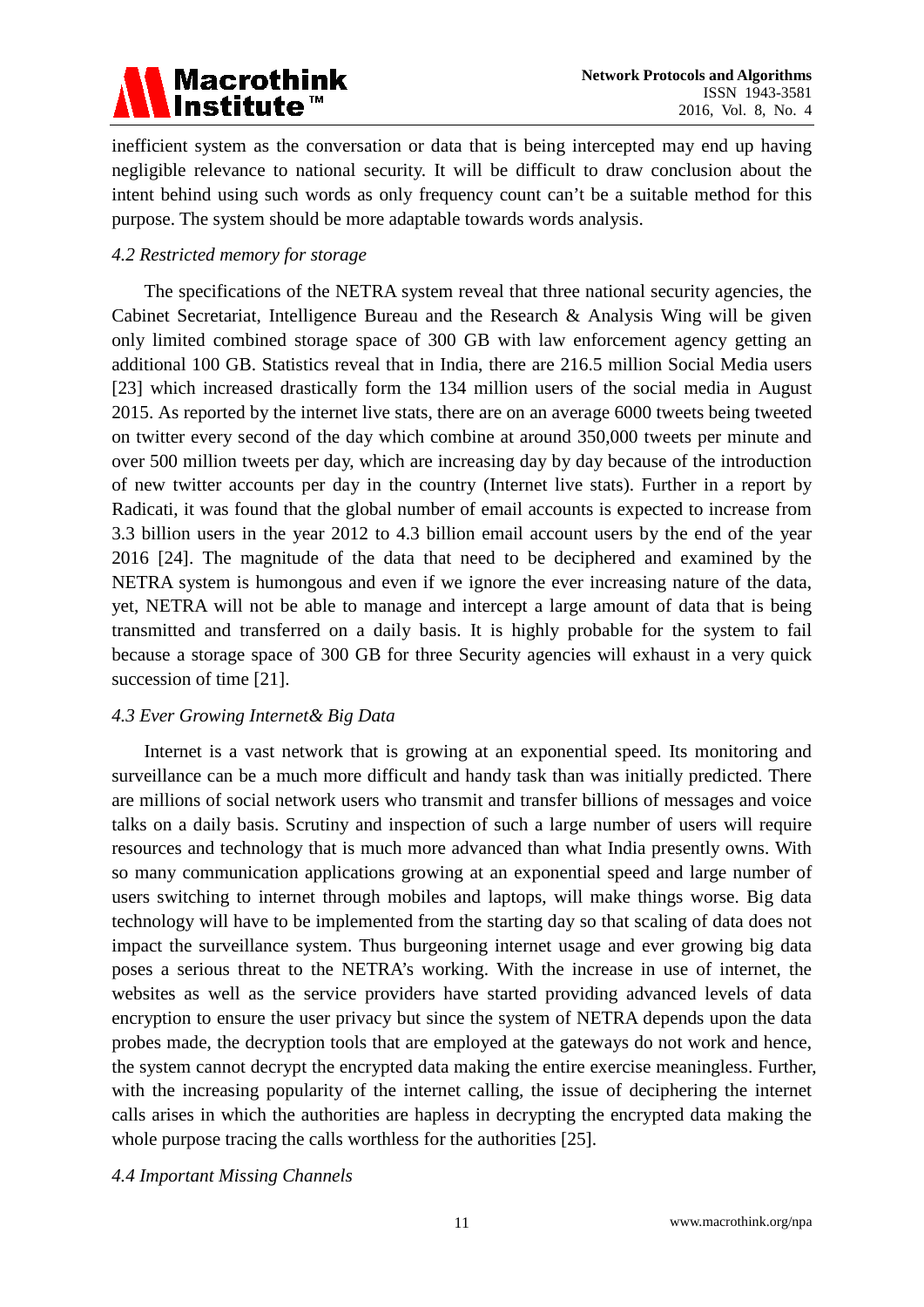

Popular file sharing websites and channels such as Dropbox, Rapidshare and Fileshare [1] have not been included in the affecting channels by CAIR. Well in demand messenger services like Whatsapp and other mobile based Applications have also not been included. Such omissions leave huge gap in the proper implementation of the system and may hinder complete interception of online activities of suspicious individuals and groups. Moreover, constantly evolving such platforms and channels also make it difficult for the monitoring system to be more dynamic in its approach. And the advancement in the encryption technologies of these social media channels has caused the NETRA to face a number of challenges which can be attributed to the limited expertise in the cryptology by the program heads in India. The situation is such that the defense agencies have limited options left apart from taking the help from the major social media service providers like Facebook, Google, and Twitter etc. for providing them with the updated communication database [25].

#### *4.5 Improvement in Specification and Efficient Mechanism*

During a small scale demonstration in January of 2012, NETRA was able to pass only 3 GB traffic out of a total of 28 GB through its probes. It is the only high point, which worked as an advantage at that time. It was the only system out of those tested, that was able to capture the Internet data traffic without any stalling. Additionally, for a system such as NETRA that is aimed as a measure for providing security, quick response is a must and probably the most important feature. The system can save many lives in the nick of time and hence, a quick response is necessary. Based only on key-words filtration won't solve the efficiency part and improved big data mining techniques will have to be supported for future activities.

#### *4.6 Security Concerns*

CAIR needs to protect and safeguard the NETRA system against external hacking. An external hacking of the NETRA system can lead to chaos in internet traffic and probable threats being transmitted without any interception rendering the main function of using NETRA system useless. Also flooding attack of the keywords may create panic for the system. Thus, there must be a pattern recognizer that should be able to keep control over the system's filters and keep a track of abnormal behavior.

#### *4.7 Ethical Issues*

Surveillance of one's private talks and messages on platforms such as Google Talk and Skype is considered to be highly unethical. Even largely advanced economies like United States and China have not been completely successful in implementing their Internet monitoring systems due to the same reason. Internet surveillance can work and be successful only till an extent beyond which its success rate and effect becomes stagnant. Even one of the founding fathers of World Wide Web, Dr. Vint Cerf believes that Internet surveillance can never be successful as it goes against the basics of Internet, which in the first place is based on the freedom of expression and action [21].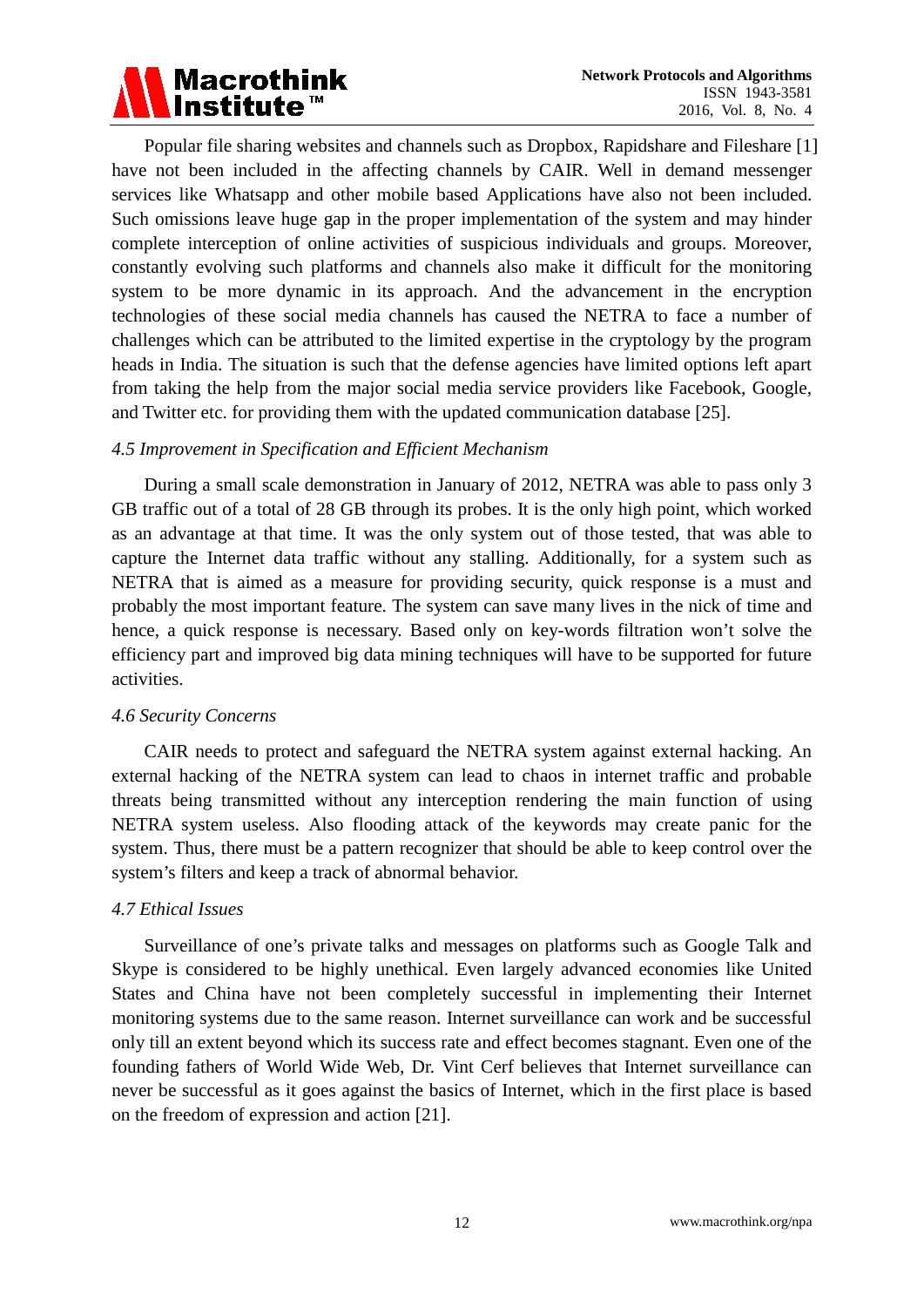

#### **5. Other Renowned Systems**

Espionage, or casually monitoring involves a government, company or individual firm obtaining information about a person or firm that is confidential without the permission of the holder of information. Every nation is trying to develop a surveillance &monitoring system that can collect and analyses the data which can help them to detect terrorism activities well in advance. This section discusses about the various leaked international monitoring systems that officially didn't exist.



Figure 7. Other Renowned Systems for Monitoring traffic in foreign countries

#### *5.1 ECHELON*

ECHELON is not just a system but a code name which was used to describe collection of any signal's intelligence and analysis of its network. The code name was developed and devised by a joint operation by five different signatory nations namely, Australia, New Zealand, UK, USA, and Canada, thus also referred to by a number of abbreviations like AUSCANNZUKUS. Due to a secret treaty around late 1940s, these five nations formed Echelon under an Anglo-Saxon Club without any commercial implications. It was decided to divide world's communication activities into various regions by these nations which would be helpful in carrying out eavesdropping activities around the globe. The system was majorly oriented towards military spying and various diplomatic communications during the cold war of 1960s and 1970s. ECHELON in simple words, can be said to be a global network of various monitoring stations that can secretly listen to the communication on telephones, faxes and emails. ECHELON is directly linked to the headquarters of the US National Security Agency (NSA) at Fort Mead in Maryland [26].

The ECHELON system has been designed to tackle multiple channels of communications for the message transfer. It can intercept and inspect the data transfer through facsimile, telephone conversations, messages through teletext, internet usage, e-mail communications and other digital communication forms taking place in different regions of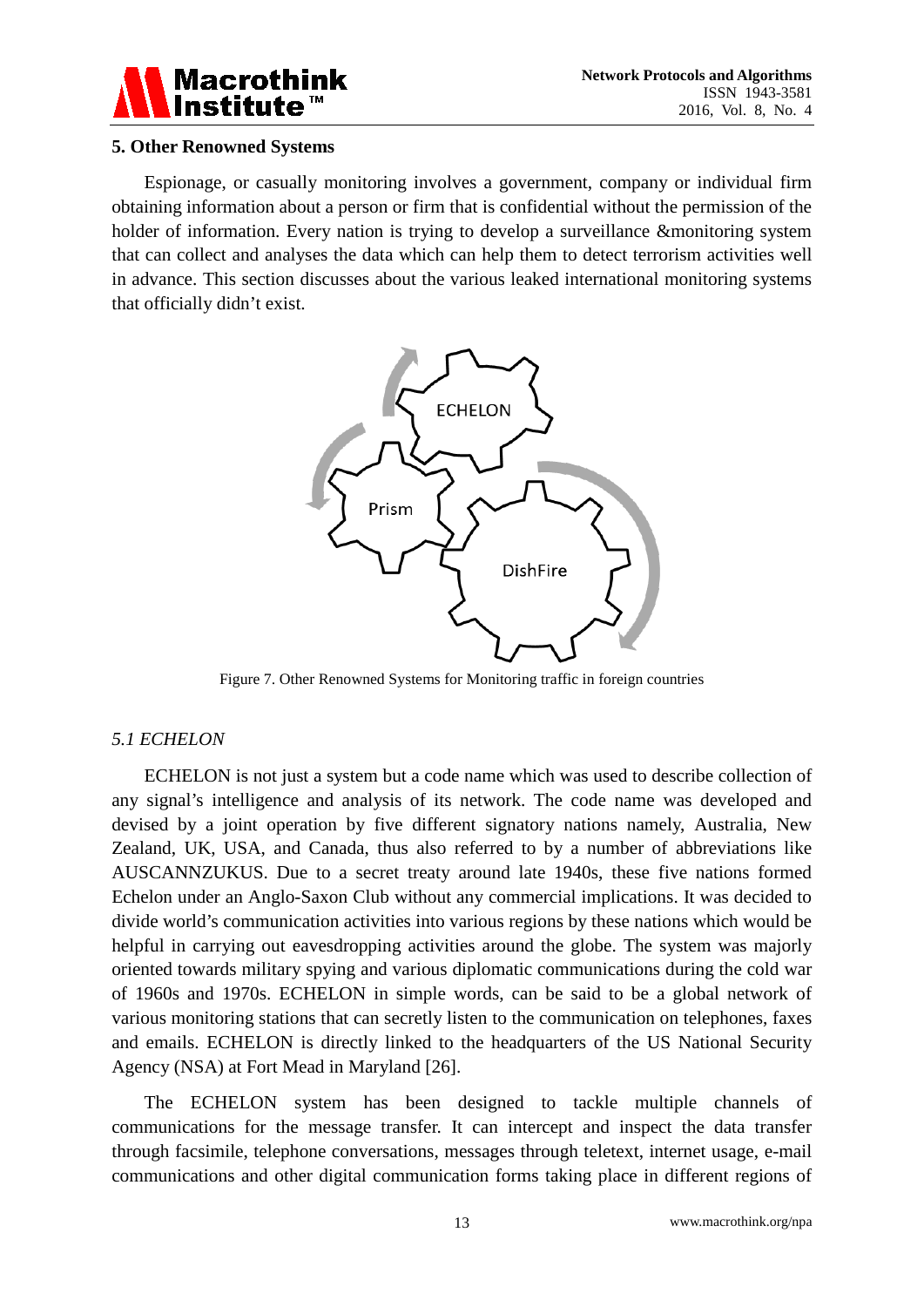

the world. SILKWORTH and SIRE are the functional programs that make up the core DNA of the ECHELON system and the interception was done through a satellite named VORTEX [26].



Figure 8. Working steps of ECHELON system (Source: [27])

The working of ECHELON system as shown in Fig. 8 is not a complicated task [27][28]. It has three major steps associated with the system and its working. The first is the data capture, second is data processing and third is data matching. Data Capturing is done through various inception points around the globe and capturing through various communication channels. NSA does the processing of all types of data thereafter with the help of supercomputers. Once the processing is done, the dictionary match for suspected words and phrases are carried out so that any malicious pattern can be detected and worked upon. The ECHELON system is well versed with different communication channels and platforms which can capture variety of data transmissions.

Each agency linked with ECHELON covers a part of the world by dividing the world up among the UK-USA parties. NSA from US covers the signals of both the continents of America. GCHQ of Britain covers up the region of Africa, Europe and western parts of Russia. DSD of Australia covers up the regions like Eastern side of Indian Ocean, Southwestern past of Pacific region and Southeastern part of Asian region. GSCB of New Zealand covers up portions like island nations from South Pacific. CSE of Canada is covering up the northern regions of Russia and Europe along with the American communications.

The ECHELON system came into existence when the European parliament issued a report on Echelon in 2001, and the allegations of gazing sensitive information from European region was made against the rivals from America and Britain. It was argues that the system is potentially hampering the privacy and secrecy of individuals and organizations by invading into their communication environment.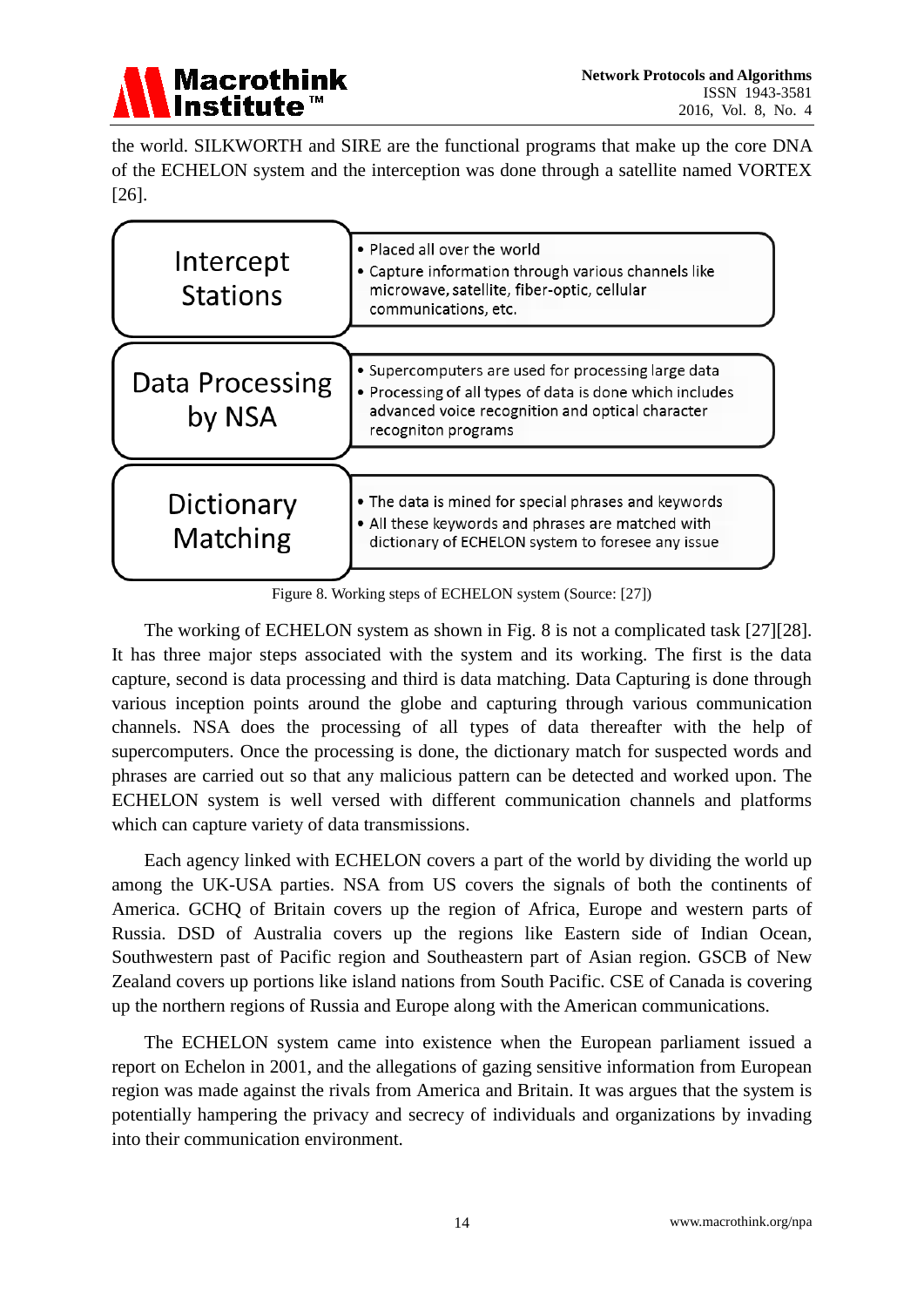

#### *5.2 DishFire*

Dish Fire is a surveillance system working at global level monitoring the traffic along with maintaining the database for the communication. It is handled by the security agencies of United States of America and United Kingdom – NSA and GCHQ, respectively. It is run on daily basis and it collects hundreds and millions of text messages around the world. A related analytical tool known a PREFER is used to analyze the data collected. This tool is used for processing the SMS sent through cellular network and extract vital information from the phone like call alerts, location of the phone, financial details of the payments done and electronic card processing. Dish Fire works by collecting and analyzing automated text messages such as missed call alerts or texts sent to inform users about international roaming charges [29]. This system also invades the privacy of the users and citizens. Moreover, this system also extracts the textual data for the analysis of any potential threat.

#### *5.3 Prism*

PRISM is a system the NSA uses to gain access to the private communications of users of nine popular Internet services. This system, launched in 2007, is also used for surveillance through monitoring and data mining by NSA in USA in association of GCHQ from Britain. The official nomenclature of PRISM is SIGAD US-984XN which is destined for data collection and analysis. The system is fully under legal bindings and adheres to the Section 702, FISA Amendments Act, 2008. It collects the stored communication from internet and compares it against the court-approved terms. It is more inclined towards the assessment of the encrypted data sets. NSA programs collect two kinds of data: metadata and content. Metadata, a sensitive byproduct of communications, such time, number of calls, phone records and contents, which the NSA PRISM Program includes i.e. emails, chats, VoIP calls, cloud-stored files, and more [30]. The system also has the similar comparative style of searched content and approved content within the legal boundaries.

#### *5.4 Similarities & Differences of various systems with NETRA*

All of the surveillance systems as discussed above including NETRA have similarities and differences amongst them. The similarity between all the systems is the common approach used that is data capture and data mining/analysis but the techniques are different. ECHELON and NETRA both uses the concept of matching the words from ECHELON Dictionary and NETRA Dictionary respectively. ECHELON intercepts transmissions from satellite and also from Public Switching telephone Networks whereas NETRA only aims at observing the internet activities of the citizens. Also, DishFire is one system that extracts anything it can by analyzing automated text messages and miss call alerts. The prism program on the other hand stores the contents of emails, chats, and more. NETRA only focuses on data from the internet services. The ECHELON system is treaty between 5 nations with 5 different agencies covering some part of the world, whereas NETRA has been covered by 3 securities agencies that include IB and RAW within Indian region only.

#### *5.5 Adoption of features for NETRA*

Some of the features of the international systems can be extracted which can help make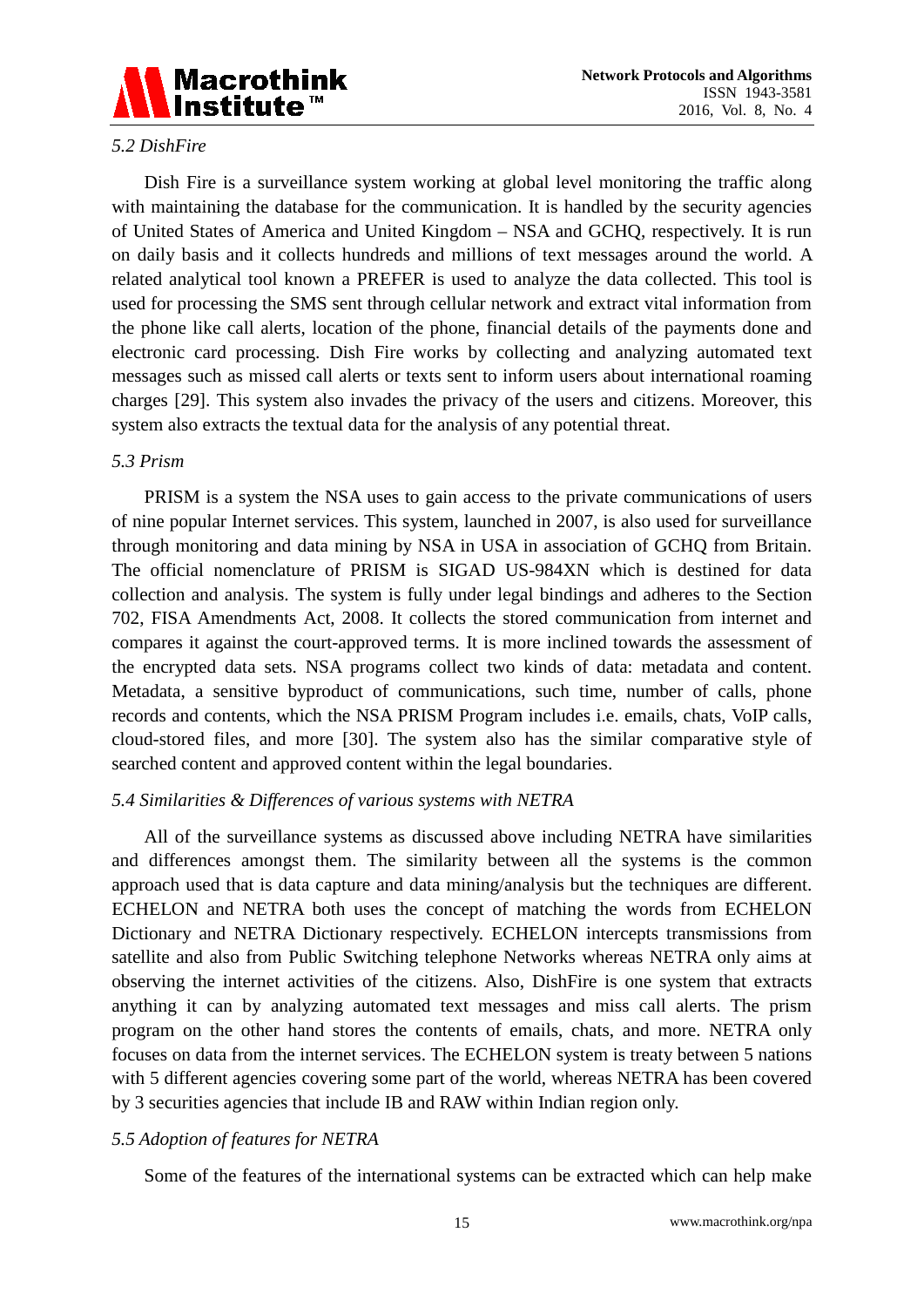

NETRA– a better system. One of those features can be taken from Dish Fire that is to use a tool like PREFER that can extract information from miss call alerts, travel alerts and automated messages and more. The other feature that could be extracted is from ECHELON network i.e. the capability to intercept transmission from PSTN (public switched telephone network) that can listen to and analyze telephone conversations, fax transmission and more. Like ECHELON the 3 agencies can be provided 3 different locations to cover and then integrate as one to analyze the data and then send to its required department. More detailed improvement features are discussed in next section.

#### **6. Recommendations**

There are certain proposals that can effectively enhance the working, operation and probability of the success of the NETRA system in India. They are based upon existing systems and past researched concepts which can be utilized to improve the current form of NETRA.

#### *6.1 Use of Efficient Algorithms*

Table 1. Accuracy for Classification using different methods in Sentiment Analysis (Source: [31])

|               | <b>Algorithm &amp; Features</b>                 | <b>Red Tomato</b> | Yelp  | <b>IMDB</b> |
|---------------|-------------------------------------------------|-------------------|-------|-------------|
| Unigram       | <b>Linear Support Vector Machine</b>            | 76.2              | 91.87 | 87.80       |
|               | Logistic                                        | 76.9              | 91.90 | 88.19       |
|               | Naïve Bayes Support Vector Machine              | 78.1              | 92.13 | 88.29       |
|               | Multi-theme Sentiment Analysis                  | 78.0              | 92.20 | 88.57       |
|               | Multi-theme Sentiment Analysis (fixed negation) | 78.3              | 92.20 | 88.48       |
|               | Multi-theme Sentiment Analysis (NB)             | 78.3              | 92.52 | 88.81       |
|               | Multi-theme Sentiment Analysis (shifter)        | 78.4              | 92.78 | 88.82       |
|               | Multi-theme Sentiment Analysis $(NB + Shifter)$ | 78.8              | 93.08 | 88.97       |
| <b>Bigram</b> | <b>Linear Support Vector Machine</b>            | 77.7              | 91.93 | 89.16       |
|               | Logistic                                        | 78.1              | 92.99 | 89.18       |
|               | Naïve Bayes Support Vector Machine              | 79.4              | 93.99 | 91.22       |
|               | Multi-theme Sentiment Analysis $(NB + Shifter)$ | 81.3              | 94.07 | 90.44       |

NETRA system uses pre-set filters to match the intercepted conversations with a set of pre-defined keywords. Instead of using only filters, the NETRA system should switch to sentiment analysis in order to understand the intent behind usage of the keywords. Usage of phrases and sentences should also be considered within the text mining. And also the system will have to use real time text mining rather than a static implementation of the algorithms. With the emergence of multi-theme sentiment analysis, even the shift in the sentiments of the statement and phrases can now be correctly classified with the help of various algorithms. Table 1 shows the predictive accuracy for various algorithms on sentiment analysis done through three datasets in R Language – Red Tomato, Yelp and IMDB Dataset.

Such algorithm usage will be helpful in analyzing data packets in the network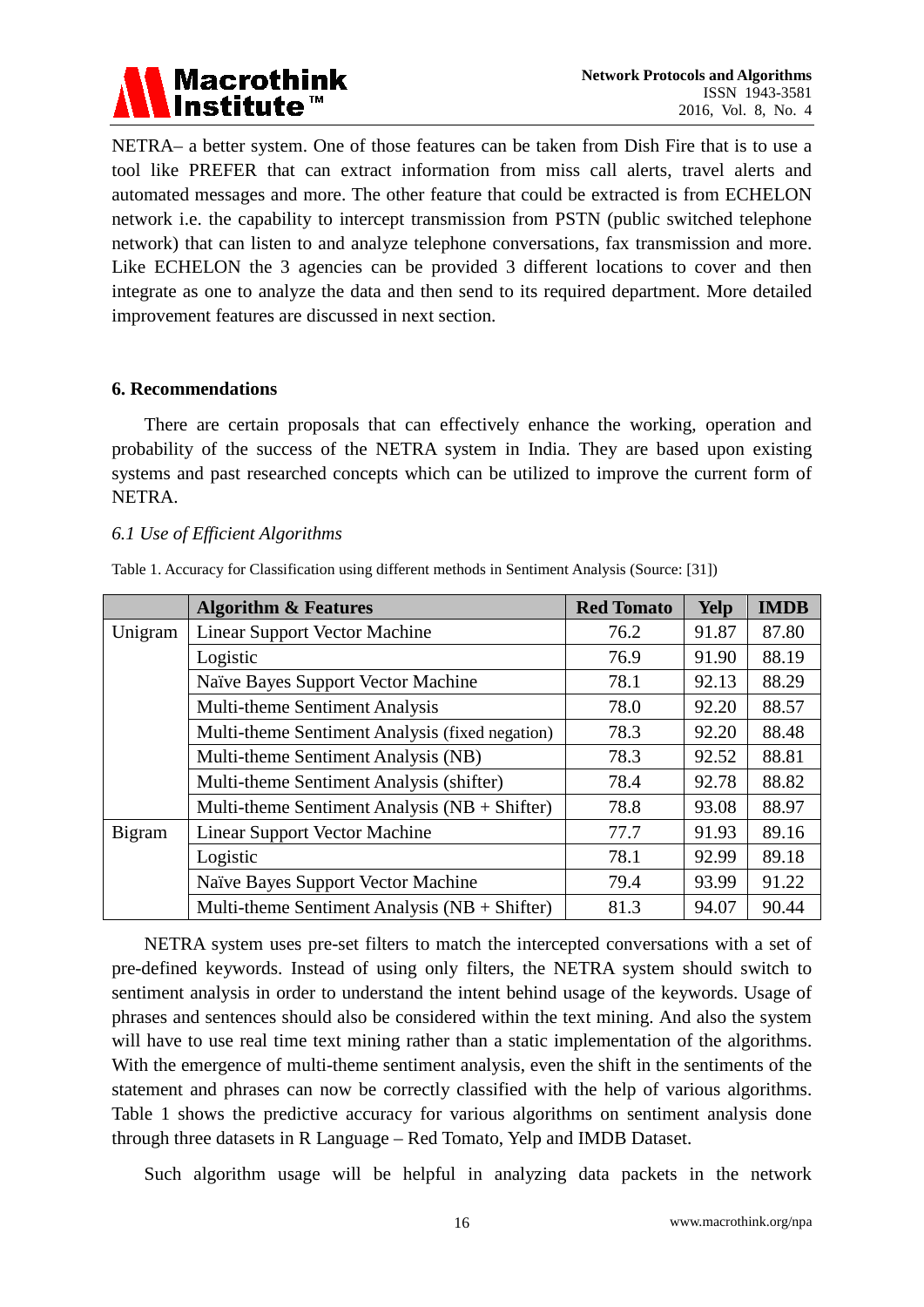

surveillance with higher accuracy levels.

#### *6.2 Use of Better Hardware Infrastructure & Technology access*

Also, the usage of algorithms as used by NSA and GCHQ can be done [32]. These two USA and UK based agencies have used ubiquitous encryption schemes in the internet world to be able to access emails and data records stored around various servers. They used super computers to extract the information be it by brute force or other decryption schemes but usage of super computers is limited in Indian Surveillance Environment. The usage of backdoors and trapdoors was also done by the agencies around the world in collaboration with technology companies. The same can be used by the Indian counterparts. Companies like Microsoft have worked with NSA in past to compromise on the encrypted data in their products in the past [32]. Similarly, Indian surveillance and monitoring agencies can tie up with the Indian tech companies to be able to monitor the encrypted data in Indian network.

#### *6.3 Use of Expandable Memory techniques*

The use of expandable memory techniques is a must for the NETRA system as the current allocated memory does not look to be sufficient enough to store such humongous data. Storage services using Cloud can resolve the issue of restricted memory allocation to the Security Agencies for the storage of intercepted data and will be better used for the protection of data stored on them. Government has already launched MeghRaj as its official cloud platform for various government applications. Also better applications with larger memory space and faster access like Wild Packets can also be integrated with the applications [33].

#### *6.4 Inclusion of Other Popular Channels*

The NETRA system will have to expand its targeted channels. The whole system will have to be built around the dynamic environment so that every new application developed in the market could fit into the surveillance system. Currently NETRA will need to include various popular file sharing and messenger services like Fileshare, Dropbox and WhatsApp among others to widen its range of monitoring that it seeks to intercept data transmission from. NETRA system's limited accessibility can soon be turned into its weakest zone.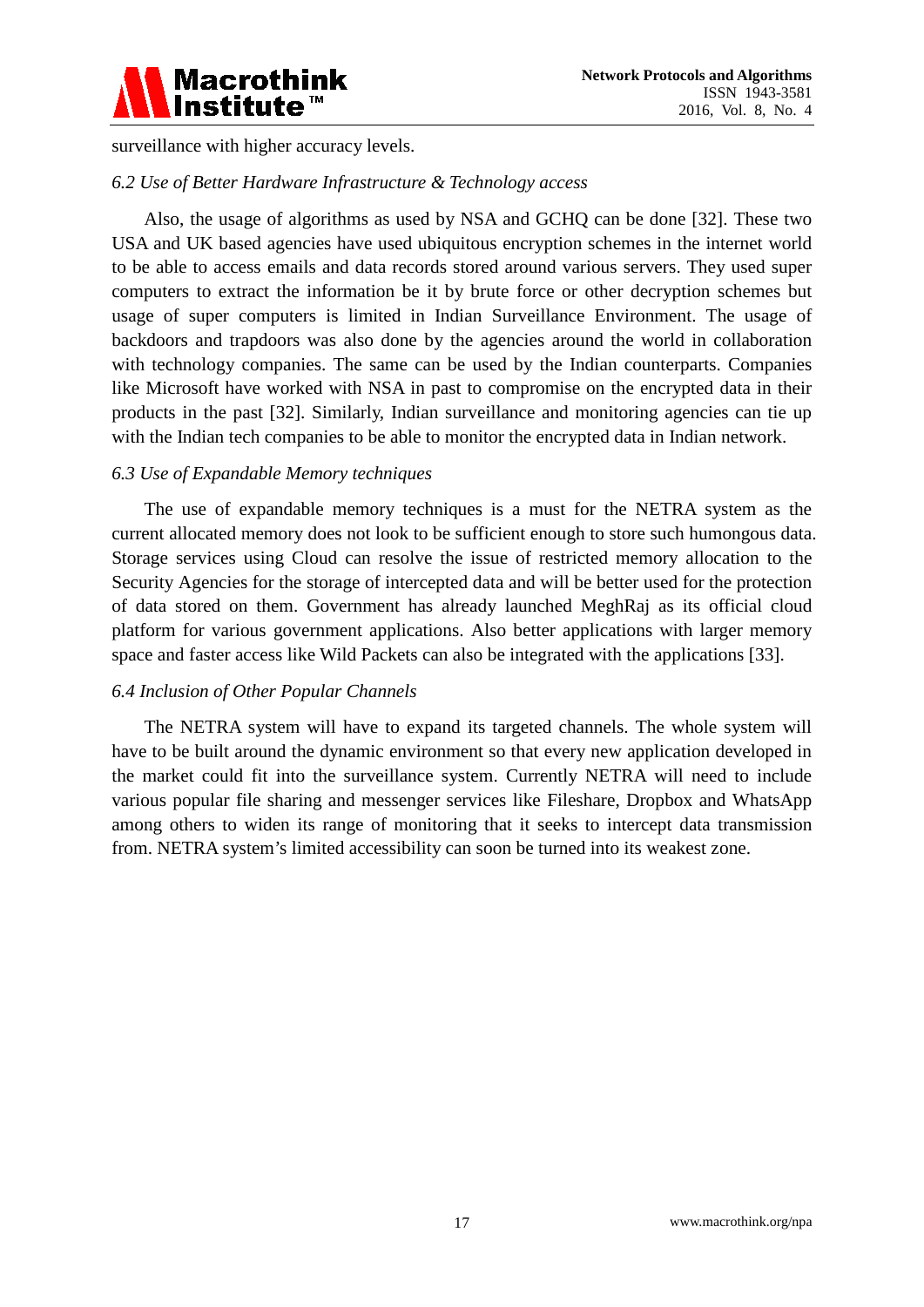



Figure 9. Some numbers in support of Dropbox like channels to be included (Source: [34])

#### *6.5 Implementation of Lightweight Algorithms*

The system will also have to develop and use lightweight algorithms as an alternate to expandable memory in order to watchdog through all conversations among suspicious individuals and groups without the storage space provided becoming a hindrance. Specific lightweight algorithms are available [35] and which can cover both text data and multimedia data.

#### *6.6 Appropriate Security Measures*

The system can start adding alternate keywords to broaden its range of relevant intercepted conversations. As an addition, it can also seek to strengthen its systems against probable external hacking. The system should further prevent spamming through the pre-defined keywords. Also an exhaustive IP Traffic Monitoring scheme will be useful in enhancing the security [36], along with Network Monitoring tools integration like NetFlow [37].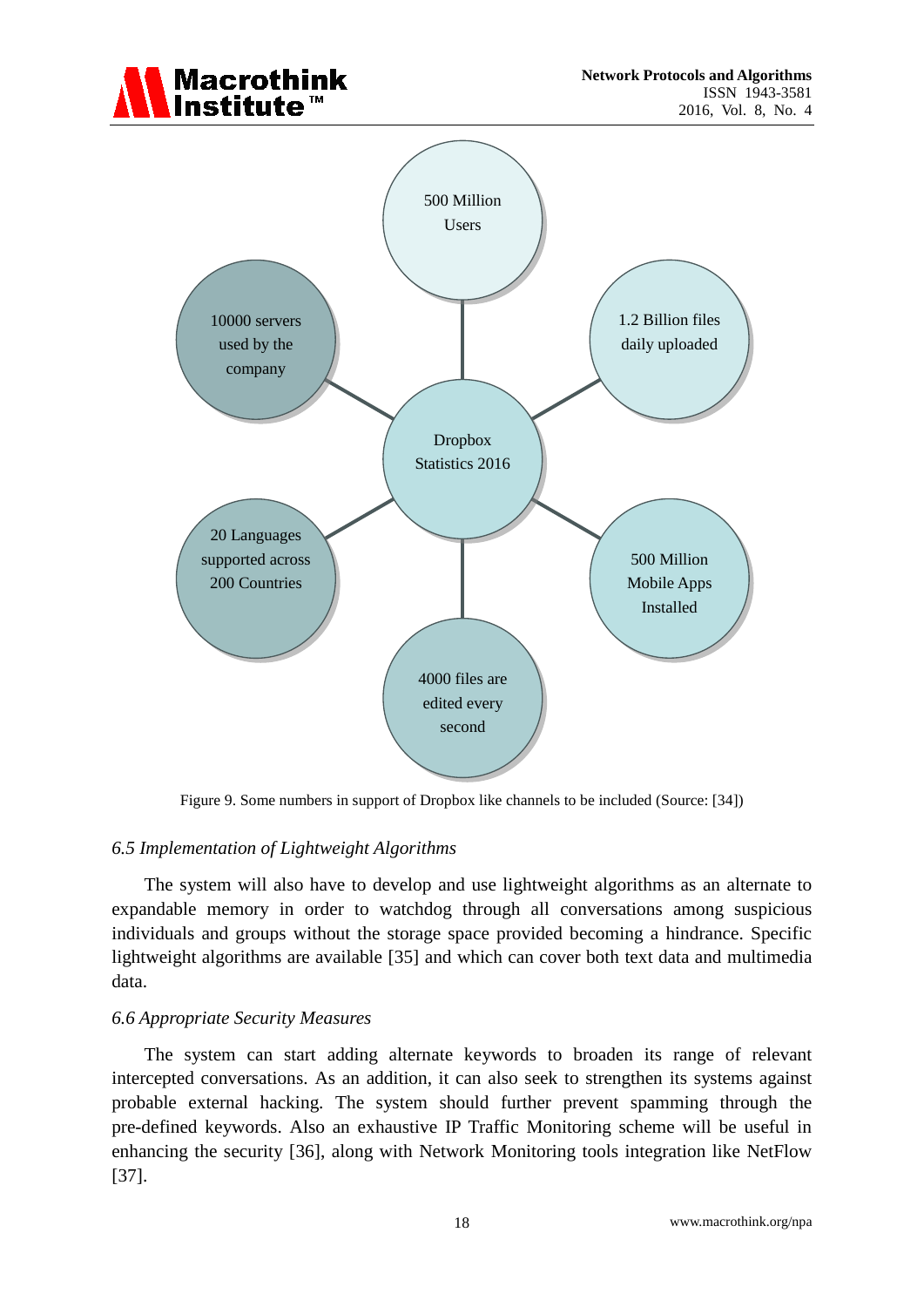

#### *6.7 Type of data expansion*

Currently NETRA only uses the surveillance system for textual type of data only. Rising multimedia data will be a concern for the monitoring agencies and mostly text based data is converted into images or videos and is then spread across the various channels. NETRA will have to take care of both types of data in order to be more efficient and effective in its implementation. Also deep packet inspection [38] can also help in much exhaustive analysis for the Government Surveillance System.

#### *6.8 Text Mining Techniques*

There are various text mining techniques that can be used to mine the data. One of the latest algorithms being used is the KID which mines the data on the basis of some keywords. Some of the old mining techniques are Natural Language Processing, Information Execution, and Transforming Word Frequencies. Otherwise too, government operations and transactions should be mined frequently in order to detect any unwanted patterns in the data [39].

#### *6.9 Network Breach techniques*

Accessing traffic in each zone can be accomplished by hubs, span ports, taps, inline devices and more. Some of the most common ways for breaching a network is Social Hacking, Cracking, Network Sniffing, and Packet Sniffing. Quantum Insert is a leaked NSA technique where fake servers are created to mimic real websites between traffic on a targeted network and the real website. Serendipity was a NSA tool developed to capture data from Google network. SNACKS, Social Networking Analysis Knowledge Collaboration Services, is a NSA application that looks at SMS text messages, to derive organizational structures. EDGEHILL, UK's anti encryption technique aimed at cracking all the major internet company's encryption technique [40].

#### *6.10 Inclusion of Self Similarity Models in NETRA*

Self-similarity models, as studied by various researchers in past, can be utilized within NETRA system for better efficiency. According to statistics, the idea of self-similarity can be used to describe traffic i.e. bursts on wide range of scales. Self-similar process can exhibit long range dependence as it has noticeable bursts at wide range of time scales. "Self-similarity is a property which links with one type of fractal; where an object's appearance is unchanged despite of the scale at which it is viewed" [41]. Self-similarity can be explained mathematically as,

$$
Xt=m^{\Lambda} - H \sum (i = (t-1) m+1 \text{ to } t m) Xi, \text{ for all } m \in N
$$
 (1)

If X is H-self-similar, it has the same autocorrelation function

$$
r(k) = E [(Xt - \mu) (Xt + k - \mu)] / \sigma^2
$$
 as the series X<sup>^</sup>m for all m (2)

Various traffic models and conditions of its self-similarity have been described in the past which can be very well utilized while strengthening NETRA system as a whole. Another model has the buffer content distribution in a fluid queuing system which receives input from N independent on/off sources. "It considers a traffic which is a superposition of N sources. A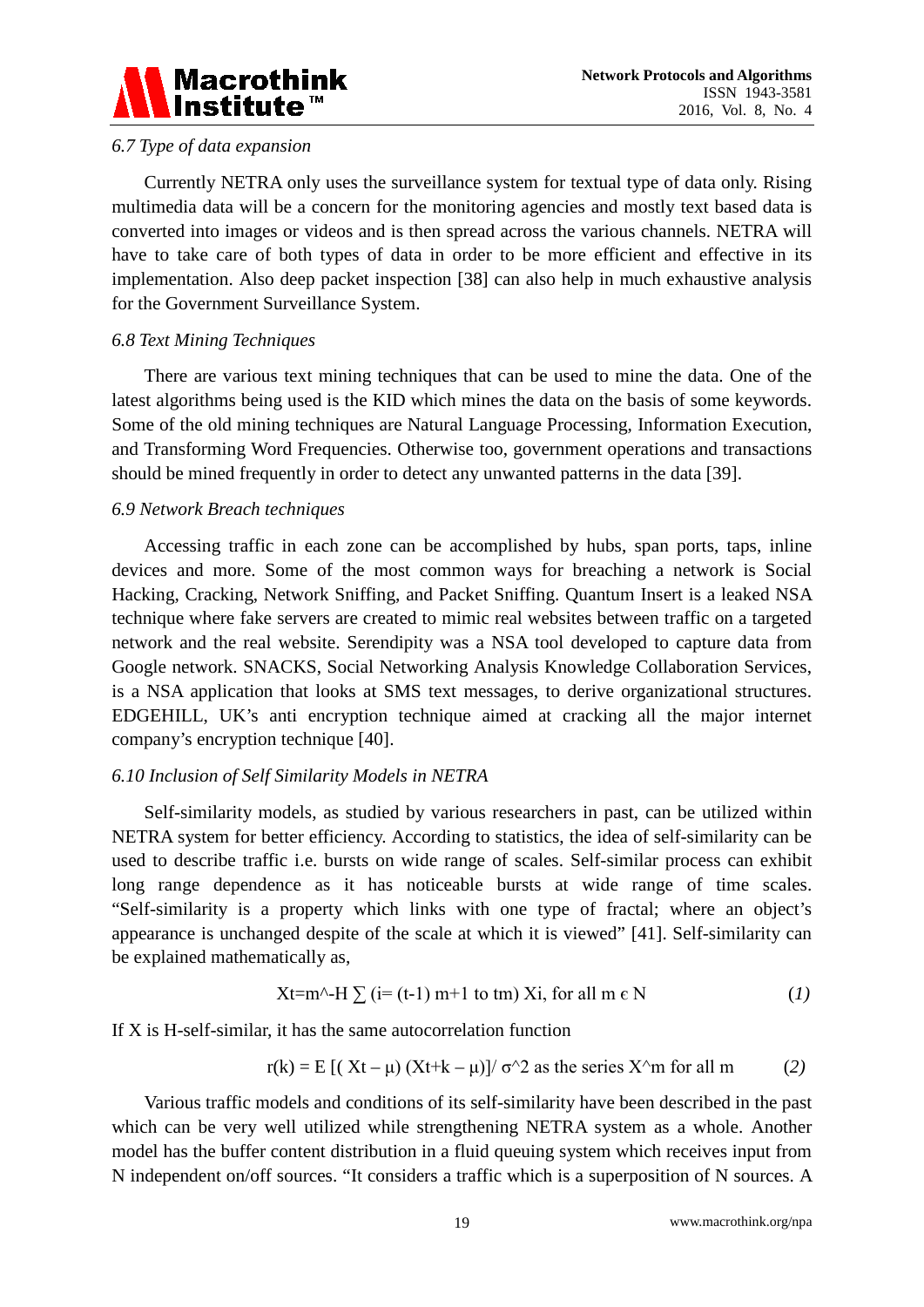

source j constantly transmits at rate  $R$ j $> 1$  when active, contributing RjAij volume to the traffic during its ith active period" (Boxma, 1996 [42]; Tsybakov & Georganas, 1998 [43]). The results on self-similarity of considered traffics are not provided by this model. They present steady-state distribution of infinite-buffer content at some specific time moments, for a queue supplied by each of these traffics. Fluid flow model includes statistical multiplexing without buffering. The no buffering is possible when the combined input rate is maintained below link capacity. The overall loss rate is the ratio of expected excess traffic to expected offered traffic if all excess traffic is lost (formally, "loss rate =  $E[(\Delta t-c) +]/E\Delta t$ " where  $\Delta t$  is the input rate process and c is the link capacity). "This loss rate only depends on the stationary distribution of the combined input rate Lt". Buffer-less multiplexing has an advantage with respect to the quality of service that can be controlled, also when the peak rate of an individual flow is small as compared to the link rate the buffer-less multiplexing is efficient [44].

Web traffic similarity model appears to be more relevant in context to the NETRA which can improve the monitoring capabilities of the system through the web mode.

#### *6.11 SCNM Implementation*

The Fig. 10 shown below explains the hardware components of Self-Configuring Network Monitoring (SCNM) system.



Figure 10. SCNM hardware components (Source: [45])

The SCNM provides a function to detect network problems, by allowing users to monitor their individual data. It also allows users to monitor specific data streams without providing special access privileges or intervention by network administrators. The architecture shows the arrangement between two end hosts through a WAN. A read only optical tap is positioned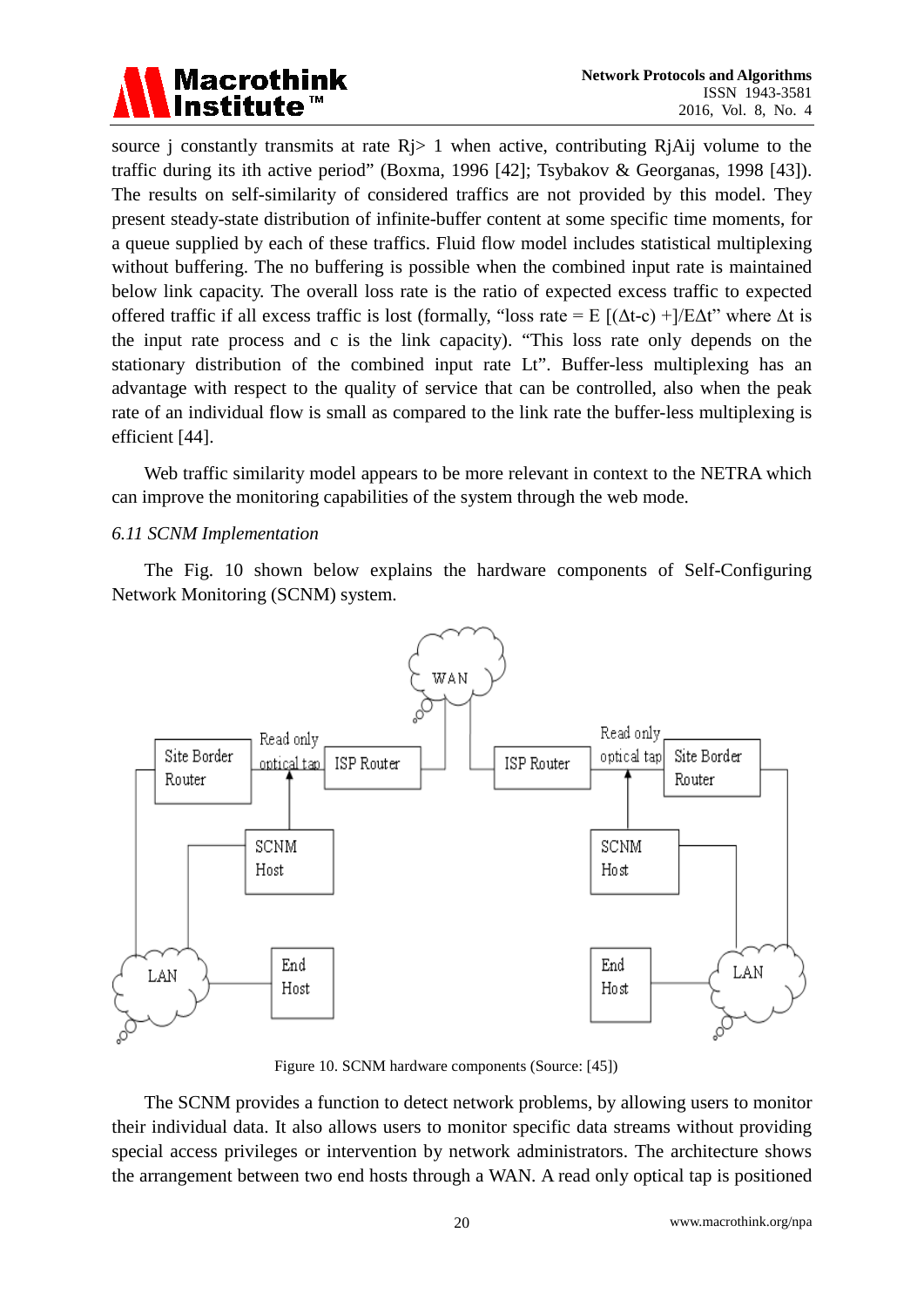# **Macrothink**

on Demilitarized zone (DMZ) between the site border router and ISP router. Also SCNM monitoring host is connected to the read only optical tap. The SCNM monitoring host has a network interface which is used for sending output data and managing the SCNM host. Also the SCNM monitoring host sends the resulting data to the source or destination of the monitored traffic only. This model allows user to only monitor their individual data [45]. With the implementation of SCNM, the three agencies involved in NETRA would be able to manage and monitor the traffic at their respective ends.

#### *6.12 Smart Monitoring*

The need of the hour for the various surveillance systems in India is to adopt a holistic approach. Just merely keyword detection would not be enough to solve the problem of cyber and terrorist attacks [46]. It could be just one step towards developing a robust network but there is a need to develop smarter systems which can monitor the network and give warnings on the possible intrusions based on network characteristics too [47]. Based on the various statistical [44] and network characteristics, the unwanted patterns can be identified and intrusions can be picked up. The intrusions would be more beneficial in the longer run rather than keyword monitoring and tracking as these text-based keywords can easily be used to fool around the monitoring agencies. An intrusion once detected through the network monitoring can be looked down further for the keyword tracking. It is highly likely that an activity with malicious behavior will have the text message to be containing objectionable keywords in direct or indirect form. Therefore, intrusion detection at first phase, and keywords checking at second phase will be helpful in smart monitoring and a dual classification scheme as shown in Fig. 11.



Figure 11. Smart Monitoring Process flow chart

The role of dual classification based surveillance will enhance the monitoring capabilities and will classify the current research problem under Multi-objective optimization. Multi-objective problems can be solved using the evolutionary algorithms or soft computing [48].

#### *6.13 Proposed Framework for the NETRA like Surveillance System*

The need for a more comprehensive approach is required for improving and developing a surveillance system like that of NETRA. Based on the recommendations above, a generalized layered framework, as shown in Fig. 12, can be proposed for the surveillance system which can monitor the traffic and can also track the keywords.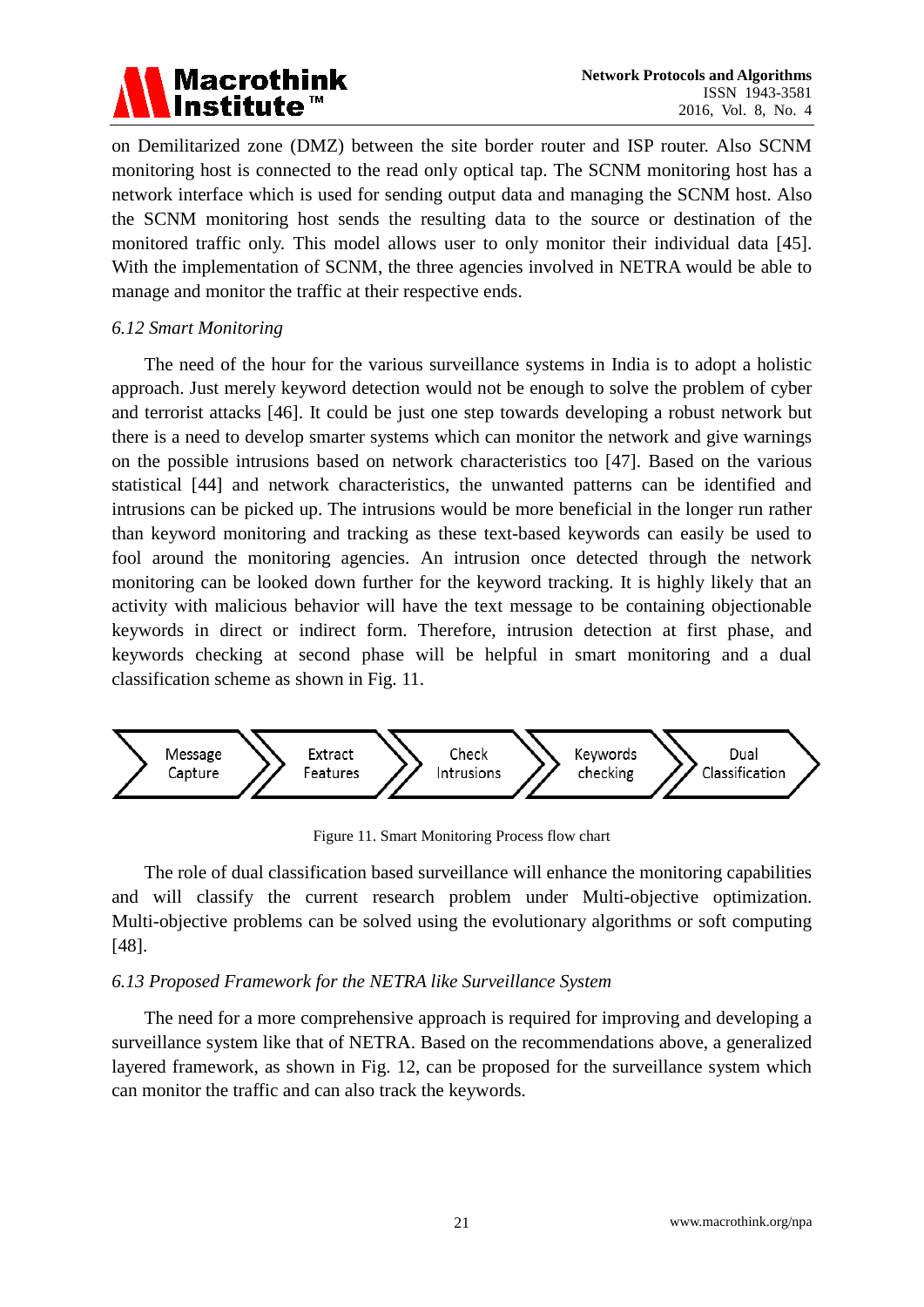

Network Monitoring & Internet Surveillance Application Layer: Self Similarity, SCNM, Intrusion Detection



Figure 12. Proposed framework for improvements in the NETRA system

The suggested techniques can have an individual strength of improving the framework by a considerable amount as suggested in Table 2.

| <b>Factor Affecting the System</b> |                                  | <b>Parameter for Improvement</b>                       | <b>Improvement</b> |  |
|------------------------------------|----------------------------------|--------------------------------------------------------|--------------------|--|
|                                    |                                  |                                                        | <b>Margins</b>     |  |
|                                    | 1. Efficient Algorithm           | Improvement using Sentiment<br>Accuracy                | $4 - 5\%$          |  |
|                                    |                                  | Analysis                                               |                    |  |
|                                    | 2. Hardware Technology           | Revenue expenses on better hardware and                | 500-800%           |  |
|                                    |                                  | Technology                                             |                    |  |
| 3.                                 | <b>Expandable Memory</b>         | Storage Space increment                                | 300-500%           |  |
| 4.                                 | <b>Channel diversification</b>   | More data points from multiple channels                | 1000-2000%         |  |
| 5.                                 | <b>Lightweight Computing</b>     | Speed for execution                                    | $5 - 8%$           |  |
| 6.                                 | <b>Text Mining</b>               | Machine learning based improvement in                  | $5 - 10%$          |  |
|                                    |                                  | predictions                                            |                    |  |
|                                    | <b>7. Self-Similarity Models</b> | User congestion while Active and Inactive              | 10-15%             |  |
|                                    |                                  | Mode                                                   |                    |  |
|                                    | 8. Self-Configuring              | Congestion in Monitoring Host                          | 35-40%             |  |
|                                    | <b>Network Monitoring</b>        |                                                        |                    |  |
|                                    | 9. Smart Monitoring              | Intrusion Detection Scheme based accuracy<br>$5 - 10%$ |                    |  |
|                                    |                                  | in predictions                                         |                    |  |

Table 2. Improvement Margins for each suggested factor for NETRA improvement

The margins for improvement have been taken from Literature on individual basis and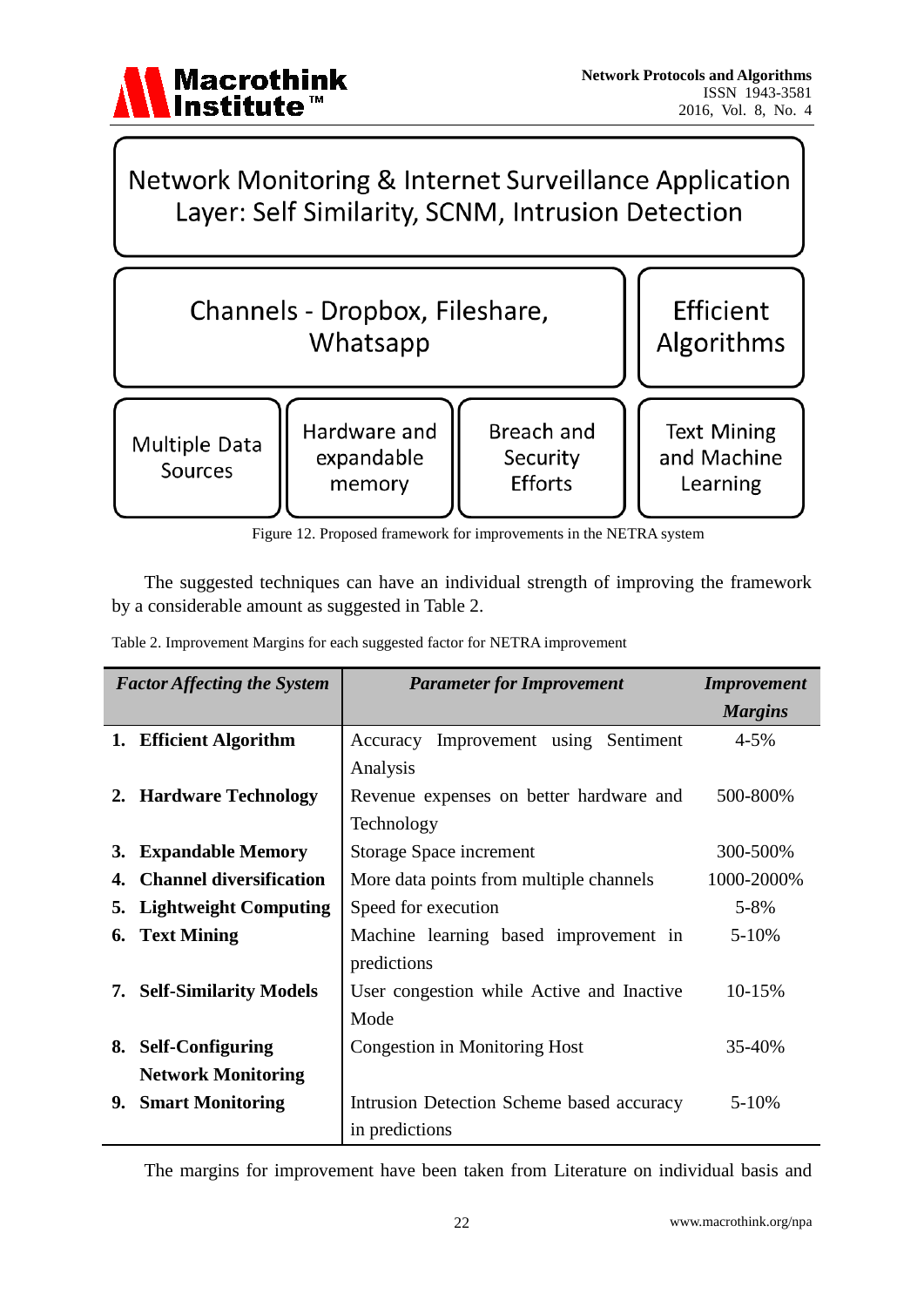### **Macrothink Institute**

the range for margin has been reported based on selected parameter for the various factors. It can be seen that hardware technology, expandable memory and channel diversification are the most critical factors which needs to be considered in the existing system. However, other critical factors self-similarity, SCNM and Smart Monitoring are also required to be included in the system. The remaining factors will be useful in optimization of the current system and will be useful once the system gets stable and self-sustainable.

#### **7. Conclusion**

NETRA seems to be an innovative approach towards internet surveillance by the Government of India. But in order to ensure its efficient and effective implementation, the key concerns pointed out need to be addressed. The ethicality of the system will always remain a controversial issue, but system's fair use and positive results can overshadow the doubts concerning the citizen's breach of privacy. In such tough situation where India is facing terrorist and criminal activities on high instances, NETRA may prove to be a constructive measure towards a pragmatic change.

For monitoring huge amount of internet traffic flowing at high speed, trade-off between different parameters has to be practically addressed. Theoretically, many things look promising but these may not be practically feasible. In this regard, capabilities of this application are limited right now but scope for improvements looks promising. If high channel and bandwidth issues can be monitored along with the concerned problems identified in the study, NETRA could become a powerful internet monitoring tool for government of India.

Moreover, NETRA alone looks to be weak in spying the content and measure unwanted activities in the Internet Traffic. Based on the analysis of the surveillance system, a mini but customized monitoring application can be developed to monitor specific application's data. It will work on multiple types of data with implementation of lightweight schemes. However, the real implementation needs to be done with the help of support from Government or Technology Partner. Nevertheless, this study can be helpful in preparing the framework and consider critical factors while preparing the design of a new system.

#### **References**

[1]UNODC, "UNODC Report on the Use of Internet for Terrorist purposes". 2012. Available at

http://www.unodc.org/documents/frontpage/Use\_of\_Internet\_for\_Terrorist\_Purposes.pdf on 10th June 2016

[2]Pradhan, S.D., "Cyber security: Need for an overall national cyber strategy". Times of India. January 18, 2016. Available at http://blogs.timesofindia.indiatimes.com/ChanakyaCode/cyber-security-need-for-an-overal l-national-cyber-strategy/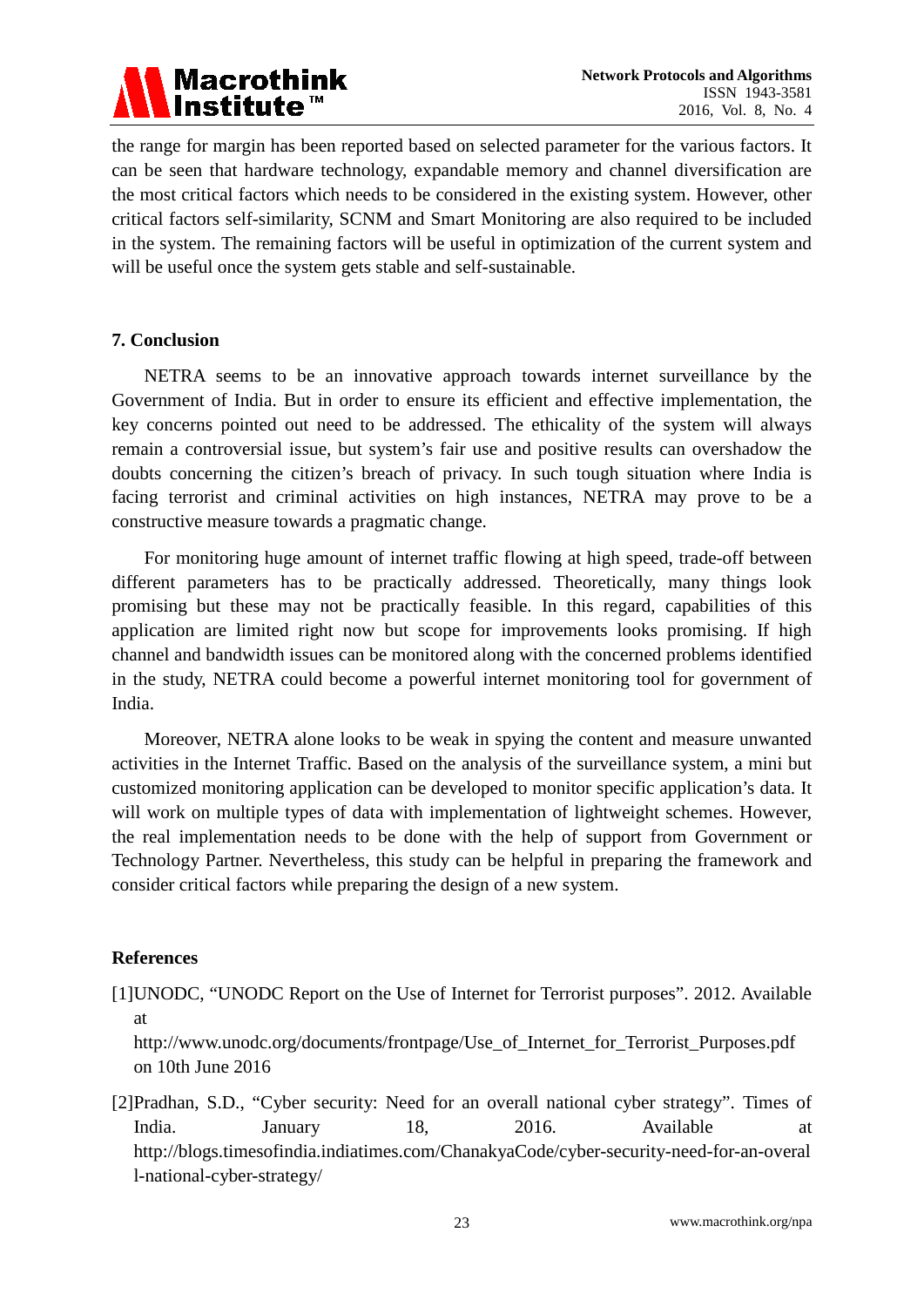

- [3]Berger, J.M., "The Evolution of Terrorist Propaganda: The Paris Attack and Social Media". January 27, 2015. Available at https://www.brookings.edu/testimonies/the-evolution-of-terrorist-propaganda-the-paris-att ack-and-social-media/
- [4]Bhattacharya, R., "Indian companies faced cyber-attack in 2015: KPMG survey". The Economic Times. December 1, 2015. Available at http://articles.economictimes.indiatimes.com/2015-12-01/news/68688315\_1\_cyber-risks-c yber-forensicskpmg-survey
- [5]Sukumar, A. M., & Sharma, C. R., "The Cyber Command: Upgrading India's National Security Architecture". 2016. Available at http://www.orfonline.org/wp-content/uploads/2016/03/SR\_9\_Arun-Mohan-Sukumar-and-RK-sharma.pdf on 15th September 2016
- [6]Caceres, R., Duffield, N., Feldmann, A., Friedmann, J. D., Greenberg, A., Greer, R., & van der Memle, J. E., "Measurement and analysis of IP network usage and behavior". Communications Magazine. IEEE. Vol. 38, Issue 5. Pp 144-151. 2000. http://dx.doi.org/10.1109/35.841839
- [7]Wadhwani, D., "NETRA You will be under surveillance by Indian Internet Spy System". Security. Home page. 2014. Available at http://newtecharticles.com/netra-indian-government-internet-spy-system/ on 9th June, 2016
- [8]Zander, S., Nguyen, T., & Armitage, G., "Automated traffic classification and application identification using machine learning". In The IEEE Conference on Local Computer Networks 30th Anniversary (LCN'05) l. Pp. 250-257. November, 2005. http://dx.doi.org/10.1109/LCN.2005.35
- [9]Zander, S., Nguyen, T., & Armitage, G., "Self-learning IP traffic classification based on statistical flow characteristics". In International Workshop on Passive and Active Network Measurement. Springer Berlin Heidelberg. Pp. 325-328. March, 2005. http://dx.doi.org/10.1007/978-3-540-31966-5\_26
- [10]Boyd, J. E., Meloche, J., & Vardi, Y., "Statistical tracking in video traffic surveillance". In Computer Vision. The Proceedings of the Seventh IEEE International Conference Vol. 1. pp. 163-168. 1999. http://dx.doi.org/10.1109/ICCV.1999.791213
- [11]Wang, X., Chen, S., & Jajodia, S., "Tracking anonymous peer-to-peer VoIP calls on the internet". In Proceedings of the 12th ACM conference on Computer and communications security. Pp. 81-91. November, 2005. http://dx.doi.org/10.1145/1102120.1102133
- [12]Gavalas, D., Greenwood, D., Ghanbari, M., & O'Mahony, M., "Advanced network monitoring applications based on mobile/intelligent agent technology". Computer Communications. Vol.23, Issue 8. Pp. 720-730. 2000. http://dx.doi.org/10.1016/S0140-3664(99)00232-7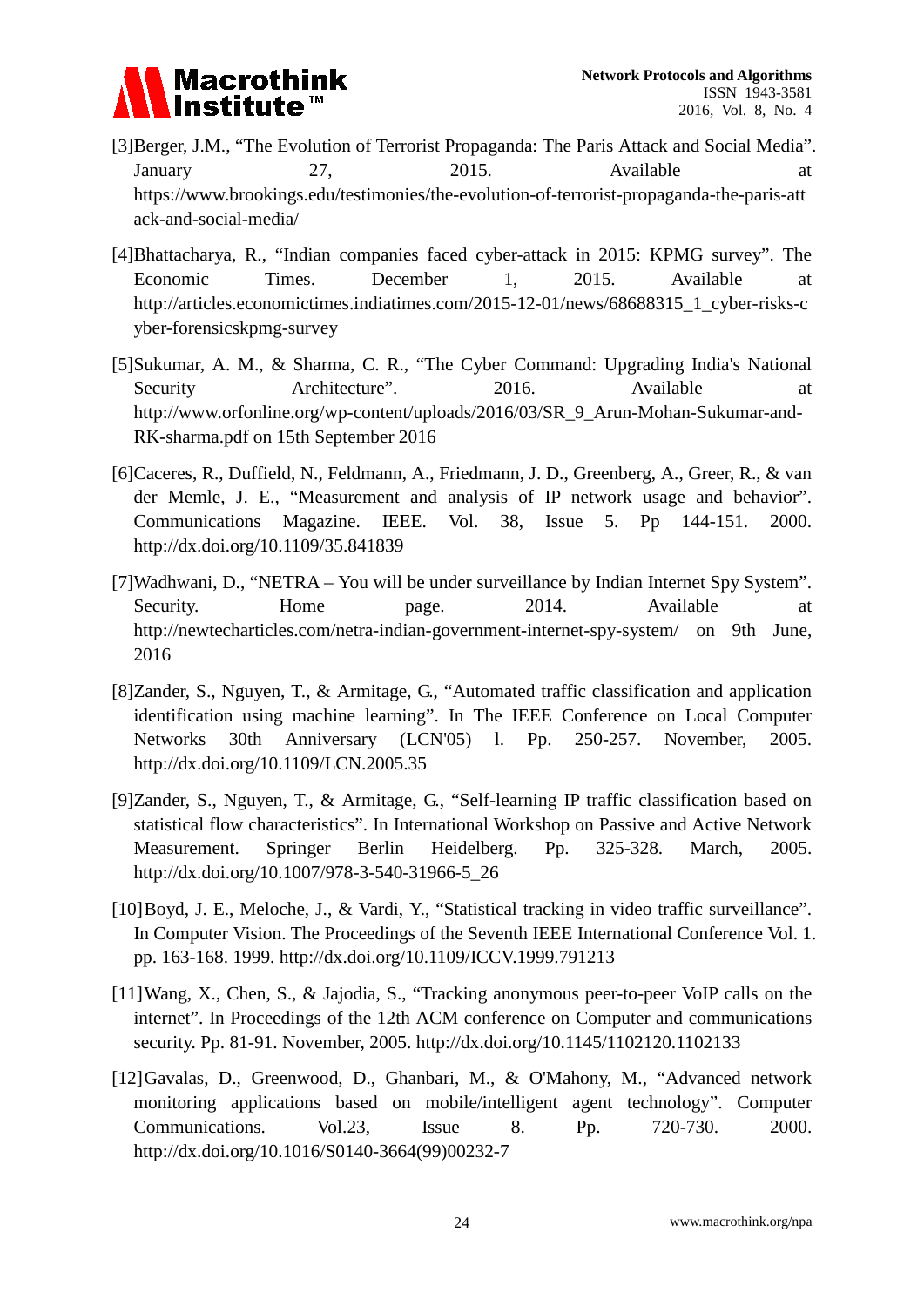

[13]Anagnostakis, K. G., Ioannidis, S., Miltchev, S., Greenwald, M., Smith, J. M., & Ioannidis, J., "Efficient packet monitoring for network management", In Network Operations and Management Symposium (NOMS 2002). IEEE/IFIP, pp. 423-436. 2002. Available at a structure of the structure of the structure of the structure of the structure of the structure of the structure of the structure of the structure of the structure of the structure of the structure of the str

http://repository.upenn.edu/cgi/viewcontent.cgi?article=1041&context=cis\_papers

- [14]Liotta, A., Pavlou, G., & Knight, G., "Exploiting agent mobility for large-scale network monitoring". IEEE network. Vol. 16, Issue 3. Pp. 7-15. 2002. http://dx.doi.org/10.1109/MNET.2002.1002994
- [15]Chen, Y., Bindel, D., Song, H., & Katz, R. H., "An algebraic approach to practical and scalable overlay network monitoring". In ACM SIGCOMM Computer Communication. Review. Vol. 34, Issue 4. Pp 55-66. August, 2004. http://dx.doi.org/10.1145/1015467.1015475
- [16]Ho, T., Leong, B., Chang, Y. H., Wen, Y., & Koetter, R., "Network monitoring in multicast networks using network coding". In Proceedings. International Symposium on Information Theory (ISIT 2005). IEEE. Pp. 1977-1981. September, 2005. http://dx.doi.org/10.1109/ISIT.2005.1523691
- [17]Leners, J. B., Wu, H., Hung, W. L., Aguilera, M. K., & Walfish, M., "Detecting failures in distributed systems with the falcon spy network". In Proceedings of the Twenty-Third ACM Symposium on Operating Systems Principles. Pp. 279-294. October, 2011. http://dx.doi.org/10.1145/2043556.2043583
- [18]Turon, M., "Mote-view: A sensor network monitoring and management tool". In The Second IEEE Workshop on Embedded Networked Sensors. EmNetS-II. Pp. 11-17. May, 2005. http://dx.doi.org/10.1109/EMNETS.2005.1469094
- [19]Han, S. H., Kim, M. S., Ju, H. T., & Hong, J. W. K., "The architecture of ng-mon: A passive network monitoring system for high-speed ip networks1". In International Workshop on Distributed Systems: Operations and Management. Springer Berlin Heidelberg. pp. 16-27. October, 2002. http://dx.doi.org/10.1007/3-540-36110-3\_5
- [20]Xynou, M., "Report on the 3rd Privacy Round Table meeting". Centre for Internet & Society. Internet-governance. May, 2013. Available at http://cis-india.org/internet-governance/blog/report-on-the-third-privacy-round-table-meeti ng
- [21]Ghosh, M., "Beware, Government Plans To Spy On Your Internet Activity Using Netra". Trak.in tags business. 2013. Available at at http://trak.in/tags/business/2013/12/17/govt-spy-internet-netra/ on 9th June, 2016.
- [22]Parbat, K., "Government to launch 'Netra' for internet surveillance". Home Ministry. Collections. Home. 2013. Available at http://articles.economictimes.indiatimes.com/2013-12-16/news/45256400\_1\_security-agen cies-drdo-cabinet-secretariat on 9th June, 2016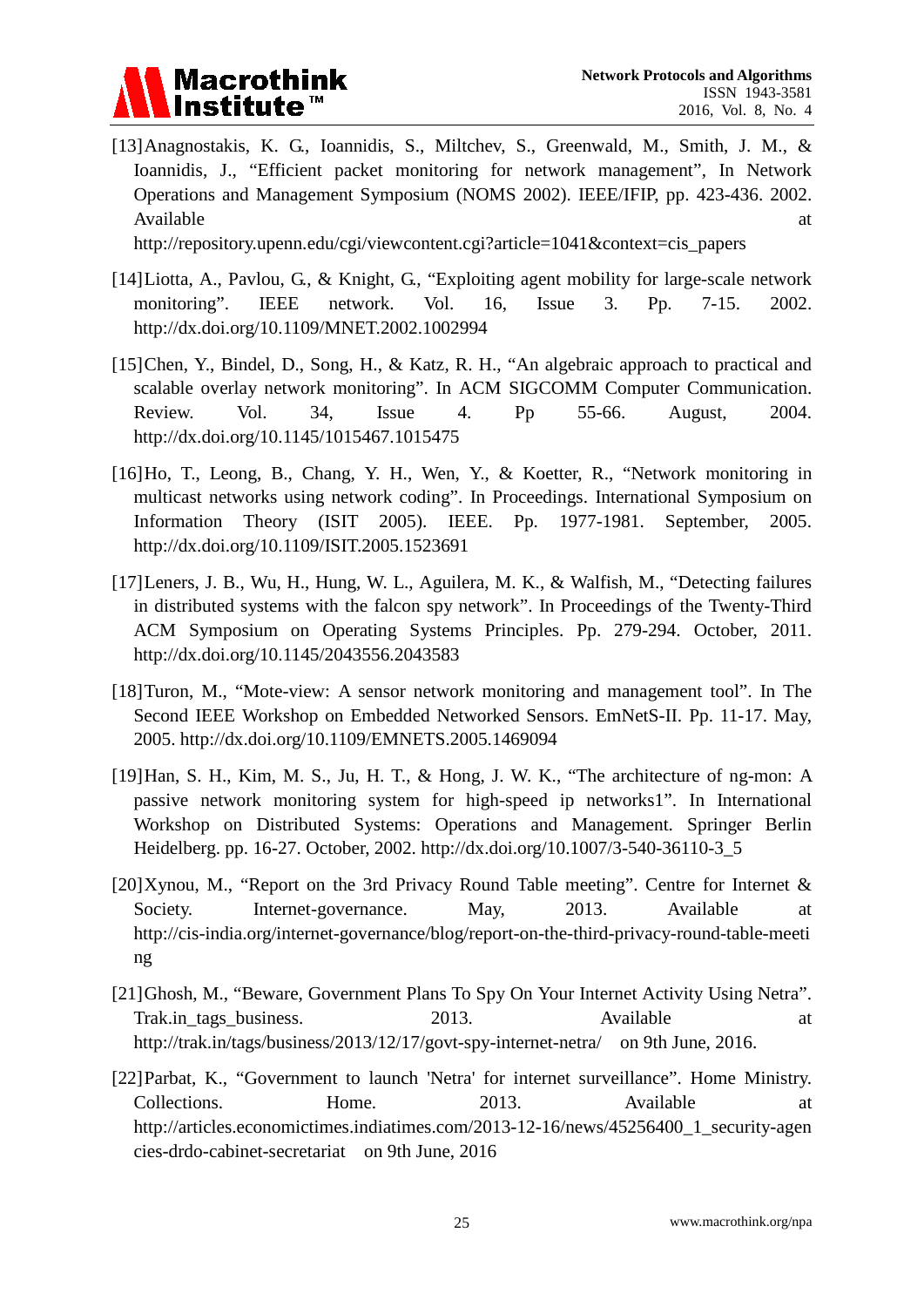

- [23]"Statistics and facts about Facebook". Statista. Home. Industries. Internet. Social Media & User-Generated Content. Facebook - Statistics & Facts. 2016. Available at https://www.statista.com/topics/751/facebook/
- [24]Radicati, S., & Hoang, O., "Email statistics report, 2012-2016". The Radicati Group. Inc., London. 2012. Available at http://www.Radicati.com/wp/wp-content/uploads/2012/04/Email-Statistics-Report-2012-2 016-Executive-Summary.pdf
- [25]Singh, V.P., "Myopic Netra: why the new system has failed to deliver". February 2, 2015. Available at a structure of the structure of the structure of the structure of the structure of the structure of the structure of the structure of the structure of the structure of the structure of the structure of the str http://www.governancenow.com/gov-next/egov/myopic-netra-new-cyber-tracking-systemfailed-deliver
- [26]Chandler, P., "ECHELON -- The Spy System That Knows Everything, philipcfromnyc". 2013. Available at Available at a state of the state at a state at a state at a state at a state at a state at a state at a state at a state at a state at a state at a state at a state at a state at a state at a state at a http://philipcfromnyc.hubpages.com/hub/ECHELON----The-Spy-System-That-Knows-Ev erything/ on 4th March, 2016.
- [27]Bomford, A., "The Echelon spy network". Echelon spy network revealed. November 3, 1999. Wednesday, 11:35 GMT. Available at http://news.bbc.co.uk/2/hi/503224.stm
- [28]ECHELON. "Exposing the NSA's Global Spy Network". Alexandra Valiente. 2013.
- [29]Hahn, D, J., "DISHFIRE: The Program That Lets the NSA Capture Almost 200 Million Texts a Day". 2014. Available at http://www.complex.com/pop-culture/2014/01/dishfire-nsa-collects-texts on 4th march, 2016.
- [30]Greenwald, G. & MacAskill, E., "NSA Prism program taps in to user data of Apple, Google and others". 2013. Available at http://www.theguardian.com/world/2013/jun/06/us-tech-giants-nsa-dataon 4th march, 2016.
- [31]Yu, Hongkun, Jingbo Shang, Meichun Hsu, Malu Castellanos, and Jiawei Han. "Data-Driven Contextual Valence Shifter Quantification for Multi-Theme Sentiment Analysis." In *Proceedings of the 25th ACM International on Conference on Information and Knowledge Management*, pp. 939-948. ACM, 2016. http://dx.doi.org/ 10.1145/2983323.2983793
- [32]Ball, J., Borger, J. and Greenwald, G., "Revealed: how US and UK spy agencies defeat internet privacy and security", The Gaurdian, 2013. Available at https://www.theguardian.com/world/2013/sep/05/nsa-gchq-encryption-codes-security on 14th July 2016
- [33] Wild Packets., "Network Forensics in a 10G World". White Paper. 2013. Available at http://www.wildpackets.com/elements/whitepapers/network\_forensics\_in\_a\_10\_g\_world.p df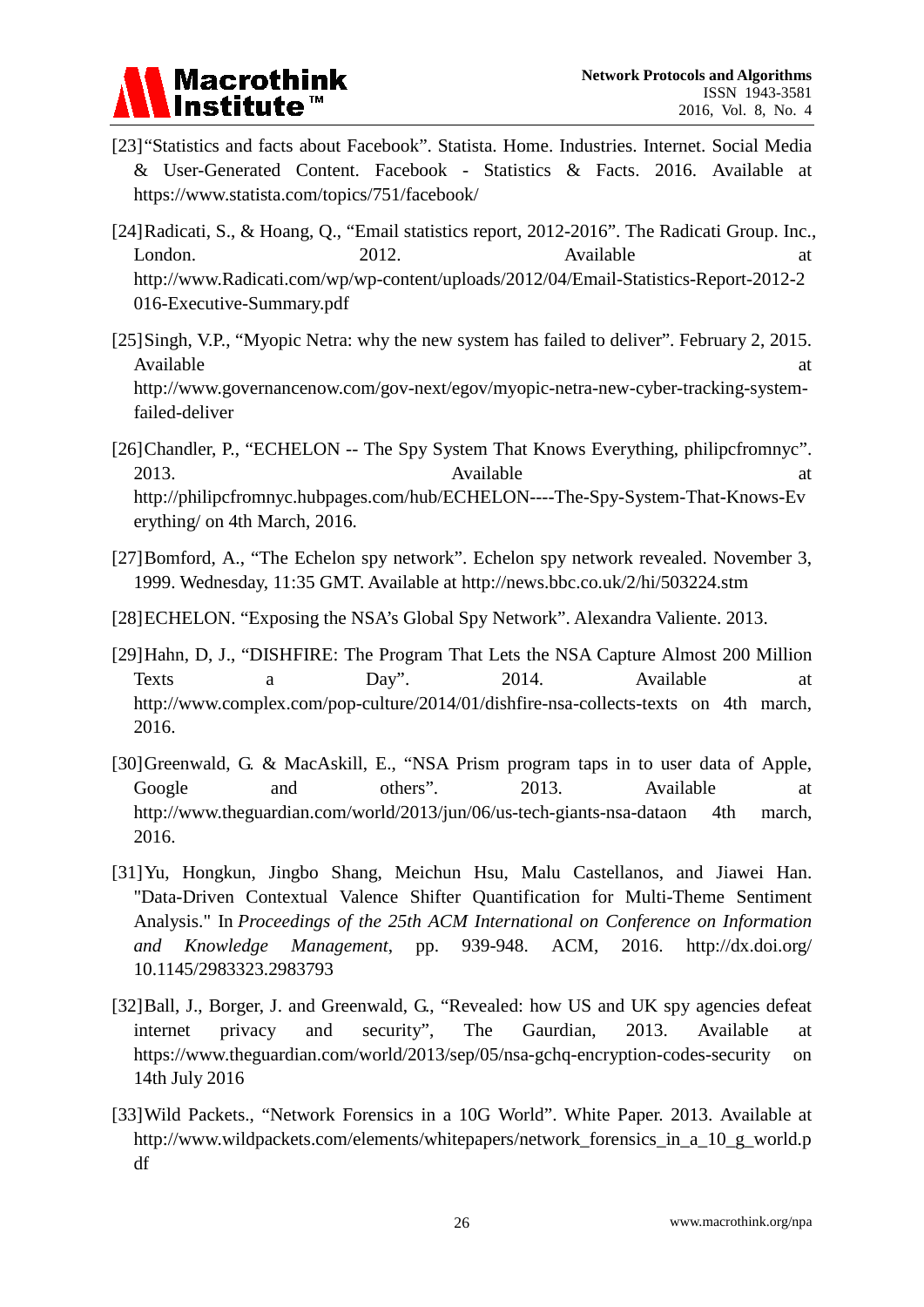- [34]Smith, C., "By the Numbers: 17 Staggering Dropbox Statistics (May 2016)", DMR Stats. Accessed from http://expandedramblings.com/index.php/dropbox-statistics/ on November 12, 2016
- [35]Gupta, R., Aggarwal, A., & Pal, S. K., "Design and Analysis of New Shuffle Encryption Schemes for Multimedia". Defence Science Journal. Vol. 62, Issue 3. Pp. 159-166. 2012. http://dx.doi.org/10.14429/dsj.62.1008
- [36]Wei, D., & Ansari, N., "IP traffic monitoring: An overview and future considerations". In Advances in Multimedia Information Processing—PCM. Springer Berlin Heidelberg. Pp. 335-342. 2001. http://dx.doi.org/10.1007/3-540-45453-5\_43
- [37]Cecil, A., "A summary of network traffic monitoring and analysis techniques". Computer Systems Analysis. Pp. 4-7. 2012. Available at http://www1.cse.wustl.edu/~jain/cse567-06/ftp/net\_monitoring.pdf
- [38] Bendrath, R., & Mueller, M., "The end of the net as we know it? Deep packet inspection and internet governance". New Media & Society. Vol.13, Issue 7. Pp 1142-1160. 2011. http://dx.doi.org/10.1177/1461444811398031
- [39]Gupta, R., Muttoo, S. K., & Pal, S. K., "Web Mining and Analytics for Improving E-Government Services in India". Web Usage Mining Techniques and Applications Across Industries. Pp. 223-247. 2016c.
- [40]Takhar. S, et al., "If I Was ... Analyzing Edward Snowden". National Security Agency, USA. 2014.
- [41]Crovella, M. E., & Bestavros, A., "Self-similarity in World Wide Web traffic: evidence and possible causes". Networking. IEEE/ACM Transactions. Vol. 5, Issue 6. Pp. 835-846. 1997. http://dx.doi.org/10.1109/90.650143
- [42]Boxma, O. J., "Fluid queues and regular variation". Performance Evaluation. Vol. 27. Pp 699-712. 1996. http://dx.doi.org/10.1016/S0166-5316(96)90052-8
- [43]Tsybakov, B., & Georganas, N. D., "Self-similar processes in communications networks". IEEE Transactions on Information Theory, Vol. 44, Issue 5. Pp. 1713-1725. 1998. http://dx.doi.org/10.1109/18.705538
- [44]Roberts, J. W., "Traffic theory and the Internet". Communications Magazine. IEEE. Vol. 39, Issue 1. Pp. 94-99. 2001. http://dx.doi.org/10.1109/35.894382
- [45]Agarwal, D., González, J. M., Jin, G., & Tierney, B., "An infrastructure for passive network monitoring of application data streams", Lawrence Berkeley National Laboratory. 2003. Available at http://escholarship.org/uc/item/66j721d5
- [46]Gupta, R., Pal, S. K., & Muttoo, S. K., "Network Monitoring and Internet Traffic Surveillance System: Issues and Challenges in India". In Intelligent Systems Technologies and Applications. Springer International Publishing. Pp. 57-65. 2016a. http://dx.doi.org/10.1007/978-3-319-23258-4\_6